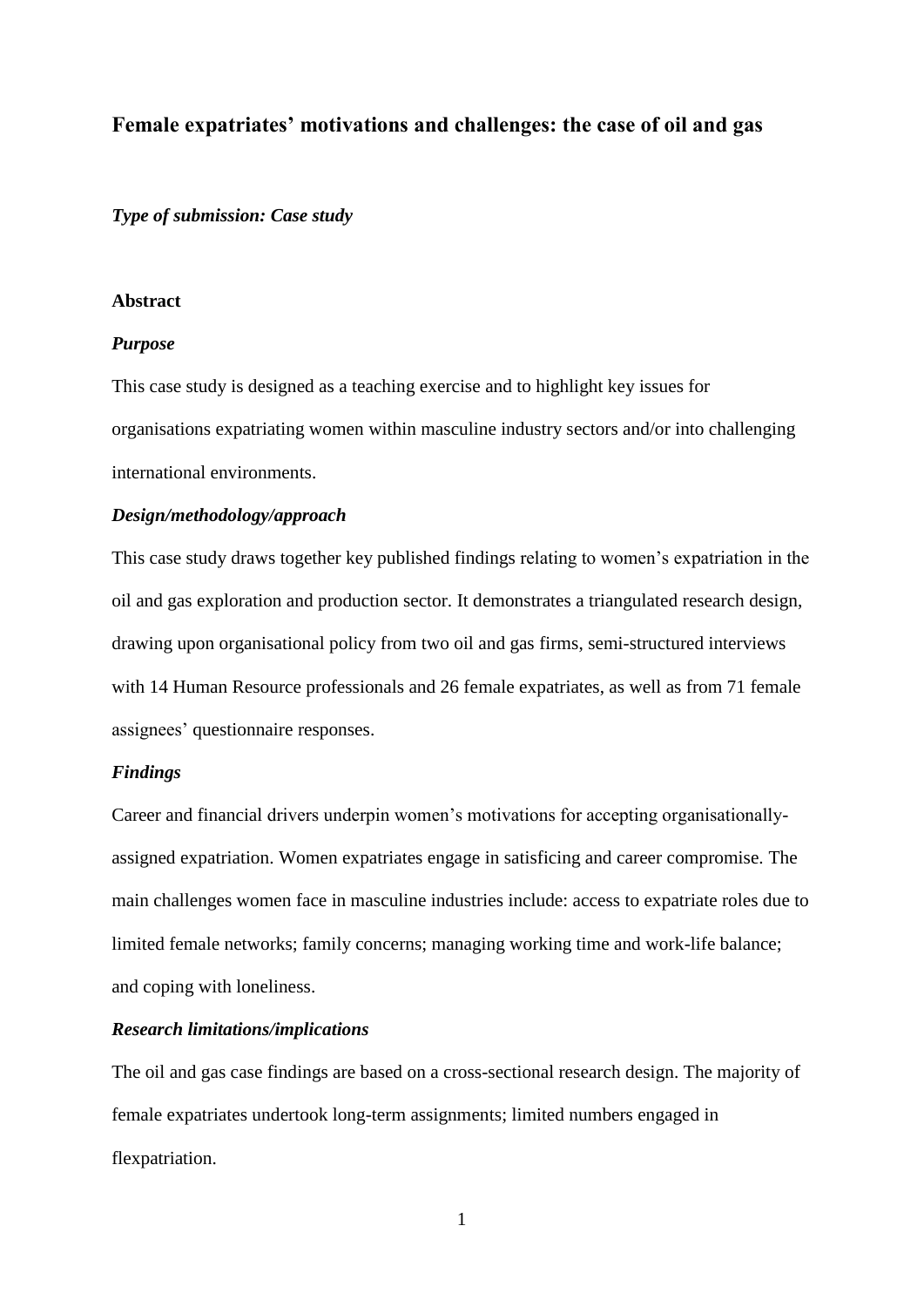## *Practical implications*

While organisational policy supporting expatriation does not usually address gendered expatriate concerns specifically, inclusion of interventions that are identified by women as helpful to their expatriate participation can assist in increasing expatriate gender diversity.

## *Originality/value*

This oil and gas research case brings together and presents a summary of the motivations, problems and challenges faced by women in male-dominated expatriate environments, together with relevant theoretical approaches and organisational interventions to help us understand and increase expatriate gender diversity.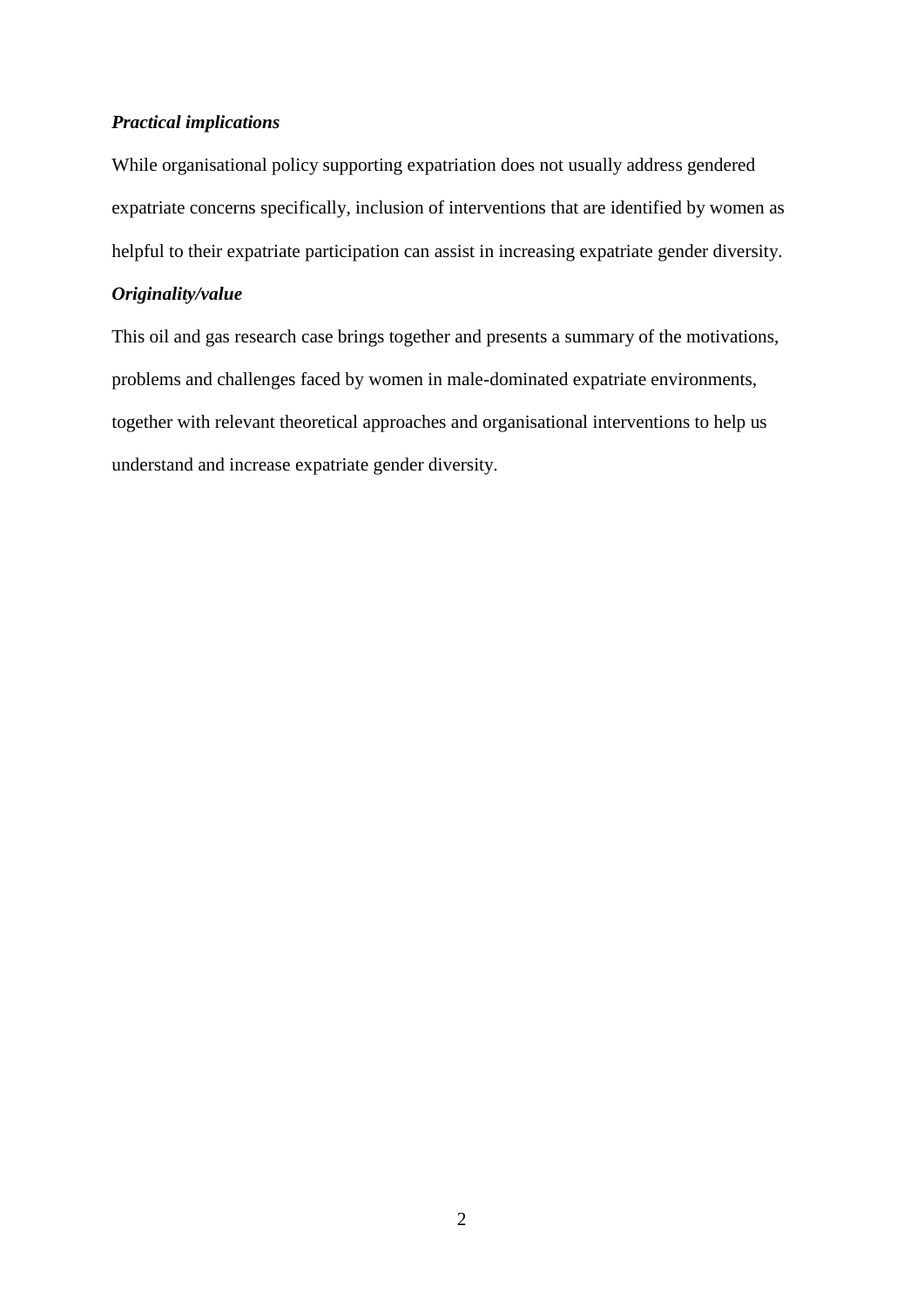# **Female expatriates' motivations and challenges: the case of oil and gas**

## **Women's expatriation: introduction to the case context**

The extant literature suggests that career and skills development, role autonomy, professional challenge and living in a foreign country all factor in the expatriation decision-making process and help to make it an attractive proposition (Andersen and Scheuer, 2004; Bonache, 2005; Doherty *et al.*, 2011; Suutari *et al*., 2012). International experience is considered a precursor to leadership positions (Orser and Leck, 2010) and a highly 'portable asset', opening up opportunities external to expatriates' sending organisations (Haslberger and Brewster, 2009). The deployment of expatriates is also crucial to employing organisations building a global talent base (McDonnell *et al*., 2017).

Diversity is well-known to provide significant business advantages (Department for Business, Innovation and Skills, 2013). Yet, around three-quarters of expatriates assigned by their employing organisations to work abroad are men (Brookfield, 2016). The low representation of female expatriates is thus disadvantageous not only to women's careers but also to organisations which could otherwise benefit from women's successful global management and expatriate track records (Cole and McNulty, 2011; Harrison and Michailova, 2012; Tung, 2004). As such, understanding potential organisational action to increase expatriate gender diversity in a case context is of paramount importance to business scholars and the academics who teach them, employers, and women wishing to pursue international careers.

This case takes women's organisationally-assigned expatriation in two oil and gas exploration and production firms as its focus for a learning exercise. It aims to bring together evidence on women's motivations for undertaking a variety of assignments with the problems and challenges that they face when expatriating in highly male-dominated workplace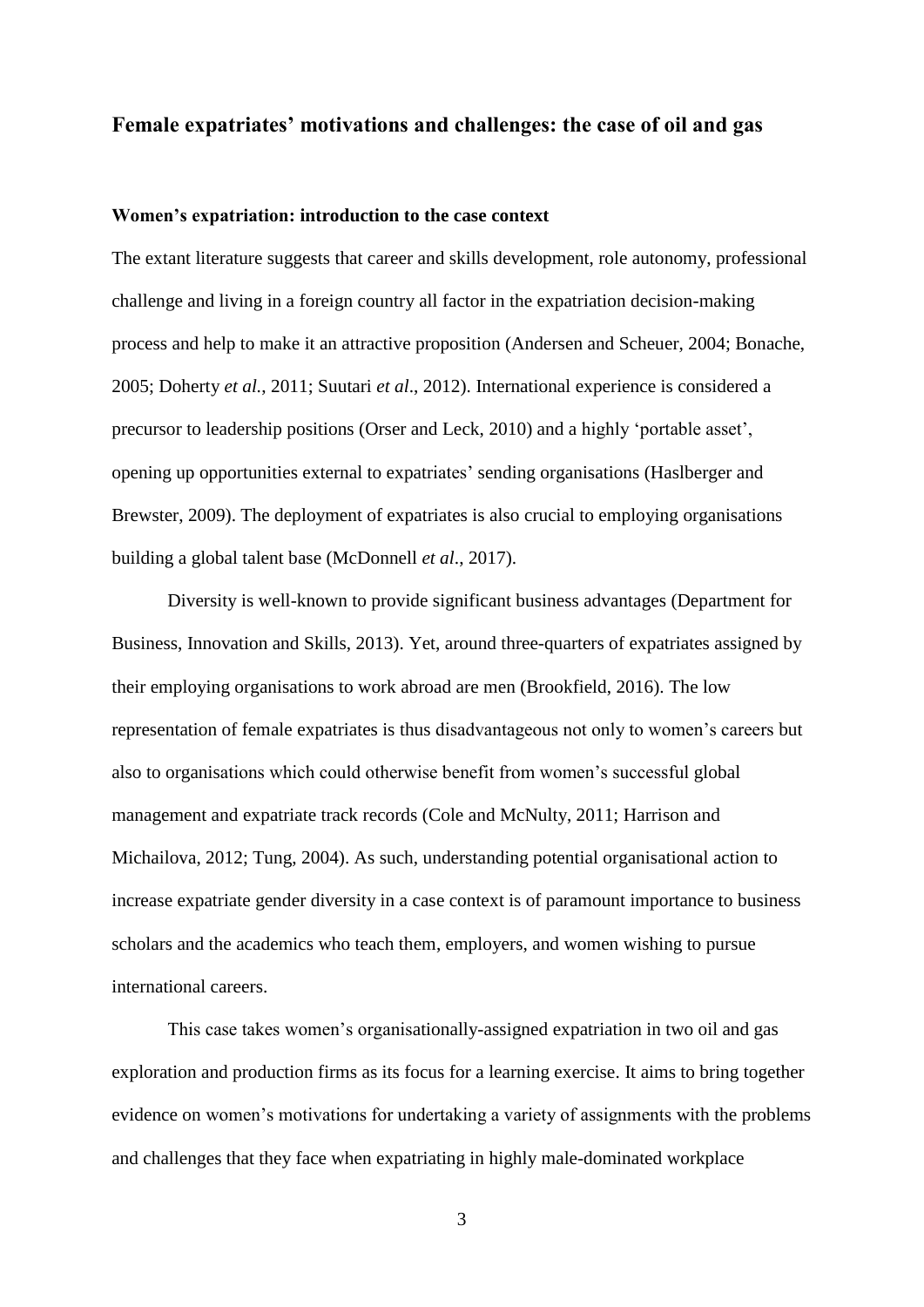environments. Industries such as oil and gas have traditionally posted expatriates into challenging geographical domains, such as climatically harsh, disease-prevalent, and insecure, dangerous places, in search of mineral wealth (Whitson, 2013). This has resulted in a male-dominated expatriate workforce (ORC Worldwide, 2007; Shortland, 2014a). How female expatriation can be facilitated in such environments will be of value not only to oil and gas as this industry expands geographically to exploit new reserves such as shale gas (Sapsted, 2013) but also to other industries, as they increasingly extend their reach into newly emerging economies (Holmes, 2013). Hence, the lessons learnt from oil and gas can be applied not only in other male-dominated sectors (such as engineering and mining) which are also very large users of expatriates (ORC Worldwide, 2007; Richardson *et al*., 2014), but also across a wider spectrum of industry sectors as organisations expand their operations into less traditional, more remote, and hardship expatriate destinations.

Understanding women's motivations to expatriate in masculine environments given the potential difficulties and discouragement they may face can provide critical insights into how women's expatriate access can be widened. This case thus draws upon relevant theoretical perspectives and women's experiences to present a teaching aid exemplifying the interventions that employers can use to facilitate expatriate gender diversity. It begins by outlining theoretical concepts and empirical evidence drawn from the extant literature before outlining the case method and its principal findings. Implications for theory and practice, research limitations and a call for further research are presented before conclusions are drawn.

## **Theoretical and empirical perspectives**

A wide range of theoretical perspectives can be applied to explain and predict women's expatriation (Shortland, 2009; Shortland and Altman, 2011). For example, Mainiero and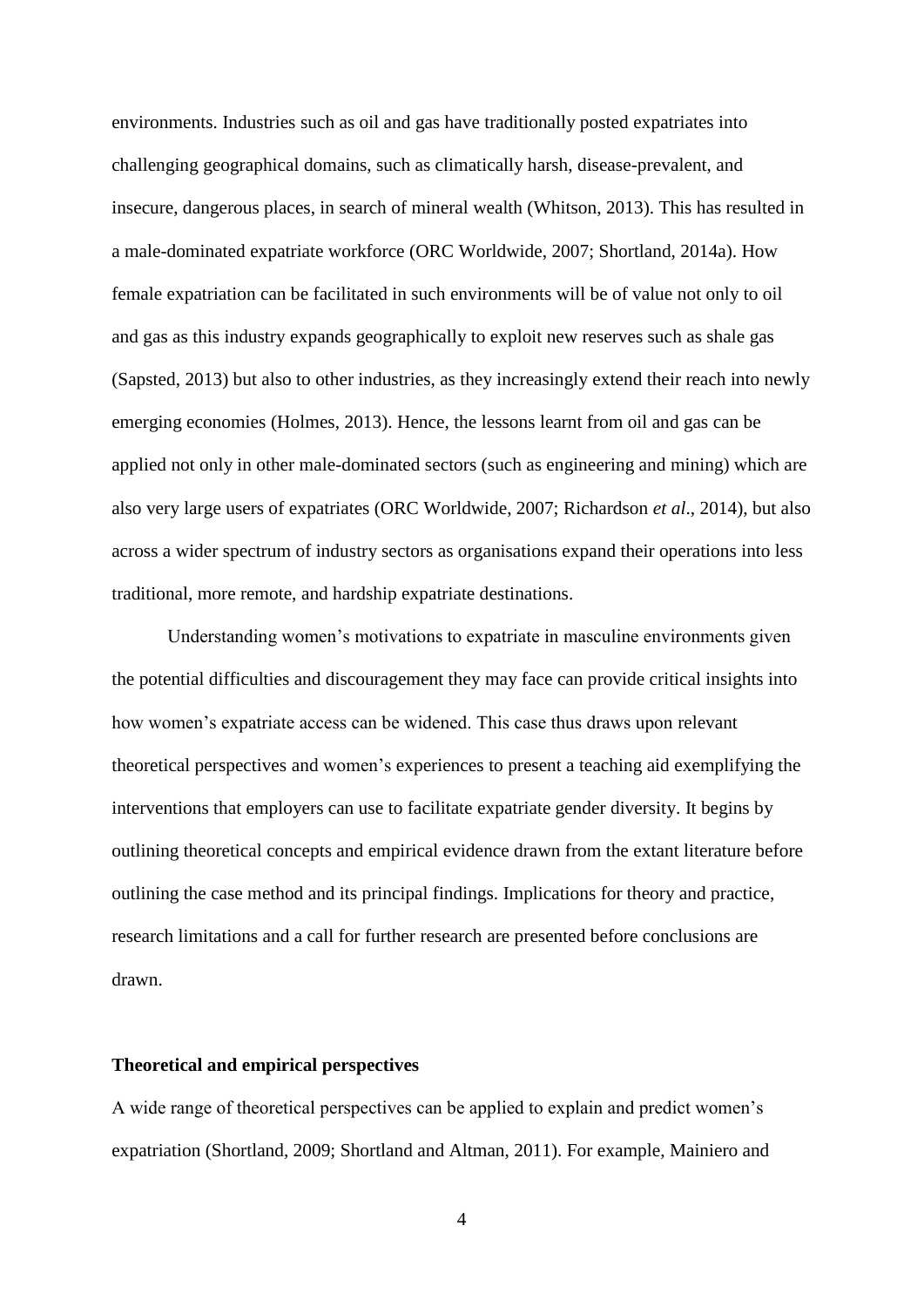Sullivan's (2005) 'kaleidoscope' career theory predicts that relational demands during women's child-rearing years should lead to them to reject career-enhancing expatriation. Alternatively, women may attempt to maintain and maximise the outcomes from both a career and a family life through satisficing (Crompton and Harris, 1998a, 1998b). But expatriates work long hours and these intrude into their family lives (Fischlmayr and Kollinger, 2010), suggesting that satisficing may not be viable. Indeed, Corby and Stanworth (2009) suggest that women engage in career compromise. This means that women may be predicted to undertake sub-optimal expatriate positions in relation to career outcomes and put their families first.

Dual careers and the role of the family in women's career choices have been highlighted for many years as major factors hindering a couple's expatriate participation (Harvey, 1997; Mäkelä *et al.*, 2011; Selmer and Leung, 2003a; Välimäki *et al.*, 2009). Alternative assignment types may provide a means of maintaining two careers. Flexpatriation refers to short-term, commuter, frequent flier and rotation style assignments (Festing *et al*., 2013). These forms of international mobility are typically carried out on single status. Women do engage in these types of expatriation, thereby gaining international experience, but this choice can lead to family life compromise when women put their careers first (Mayerhofer *et al*., 2004).

Harvey (1998) proposed that male family power dominates and thus the male career is prioritised over that of the female career. As demographics have changed and more nontraditional expatriates are deployed, including executive women who hold the lead career in status-reversal marriages (McNulty, 2014a; Permits Foundation, 2009), this has challenged the theoretical notion of male family power (Shortland, 2009). Spouse-related problems have, for many years, been reported as greater particularly when men have to adjust to the foreign environment (Cole, 2011; Punnett *et al*., 1992), to being secondary breadwinners (Harvey and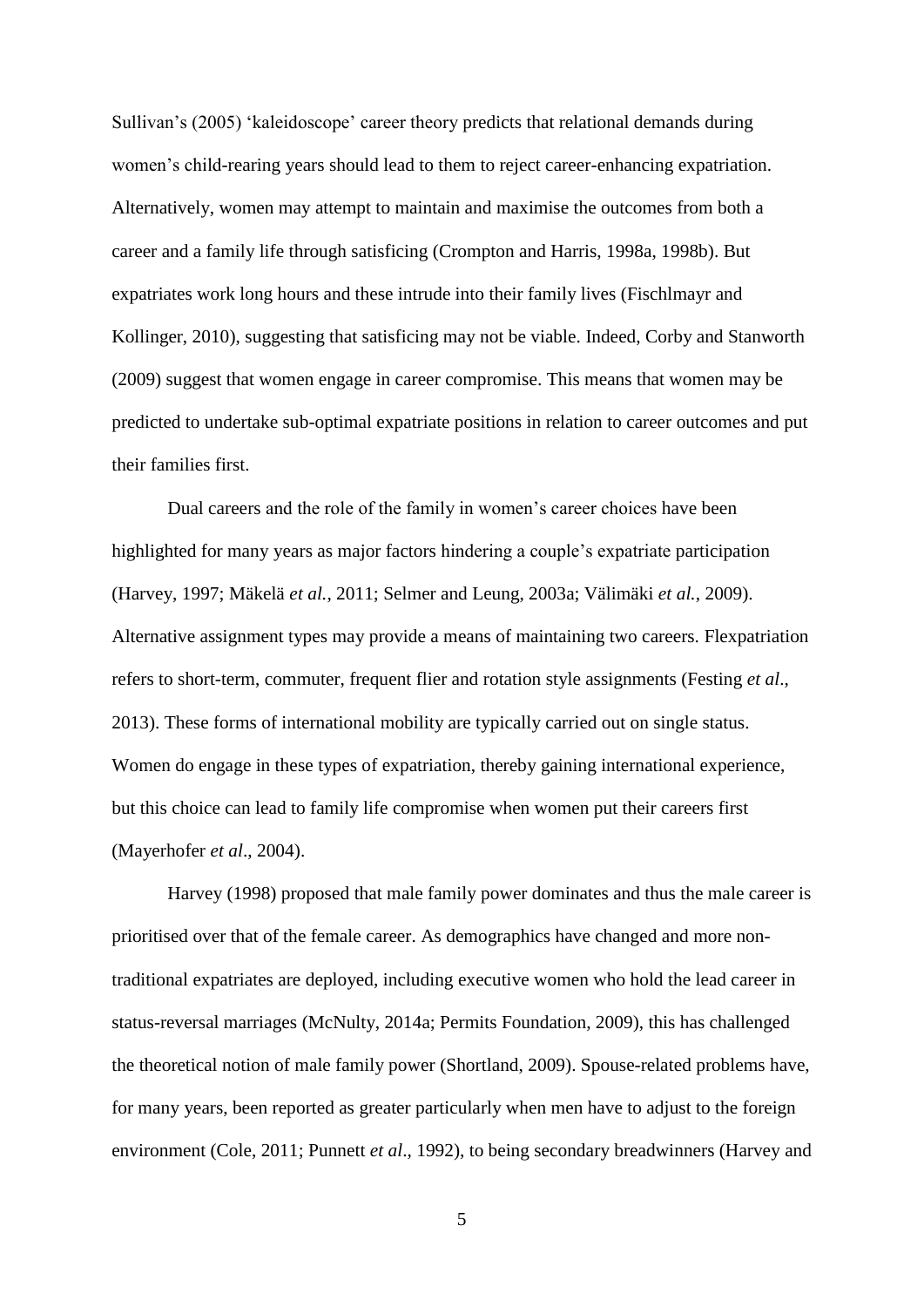Wiese, 1998) or to when they face unemployment (Permits Foundation, 2009). It is especially problematic when male spouses face isolation (Cole, 2012) and negative stereotyping in the host country, for example when taking on a househusband rather than an income-earning role (Välimäki *et al*., 2009). It is also notable that corporate career support is focused to a greater extent on female trailing spouses than on trailing males (Selmer and Leung, 2003a). Thus, women in dual career couples potentially face greater barriers to expatriation than men, unless employers recognise and respond to the different demands of the new expatriate dual career generations (Permits Foundation, 2009).

Self-initiating one's own expatriation gives control over the decision to the individual; it is notable that around half of self-initiated expatriates are women (Tharenou, 2014). Organisationally-assigned expatriation is controlled by the employer, limiting the choices available to those relocating. Constraints include organisational decision-making on the nature of the assignment and timing of the deployment (Tharenou, 2009). Women are further hindered by lack of fair treatment in selection practice (Tharenou, 2010). This suggests that women in the corporate world cannot "'have it all', that is, a successful career, a good personal relationship and children" (Linehan and Walsh, 1999, p. 268). To explore this further, satisficing (Crompton and Harris, 1998a, 1998b) and career compromise (Corby and Stanworth, 2009) provide helpful theoretical frames, particularly when applied to women expatriating mid-career, often during the 'balance' stage of their 'kaleidoscope careers' (Mainiero and Sullivan, 2005).

While financial rewards are recognised as not being the main driver behind expatriation (McNulty, 2014b) they are, nonetheless, typically comprehensive and often quite generous (Kroeck and Von Glinow, 2015). This can be explained by the compensating differentials model (Rosen, 1986) which indicates that additional income is needed to encourage workers to accept jobs that are undesirable relative to others. Despite its career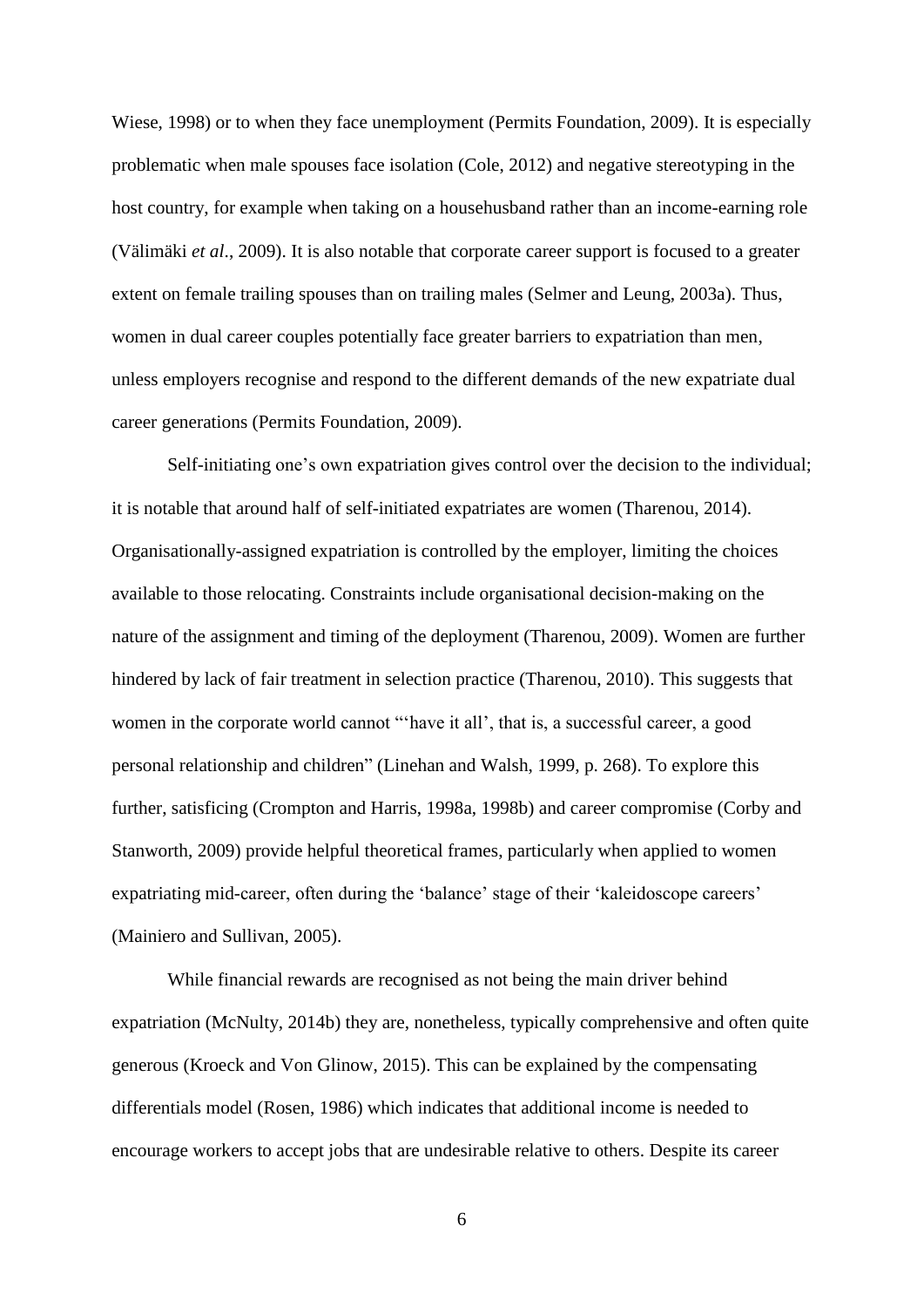benefits, expatriation is somewhat unattractive as a result of potential family separation and disruption associated with moving, living and working abroad. Additional reward (a compensating differential) is therefore required to offset these negative issues.

According Anker's (2001) gendered explanation of compensating differentials, women are expected to seek good fringe benefits and working conditions, aligned to their homemaker status (Crompton, 1999). It would thus be expected that female expatriates would place high value on organisational support for their domestic role, seeking expatriate benefits that support their homemaker and child bearing/raising family duties (such as childcare) rather than financial betterment. The 'family-friendly' nature of the expatriate reward package (for example, addressing issues such as support for children's education) therefore may influence women's decisions to expatriate (Shortland and Perkins, 2016).

Reviews of the extant literature indicate that women across industries share comparable career motivations in pursuing expatriate opportunities. They also face a number of similar challenges in undertaking expatriation. These include perceptions of host-country prejudice, work/family life conflict, and greater difficulties than men at each stage of the expatriate cycle including home country selection bias and less access to support mechanisms such as networks while in-post and on repatriation (Hutchings and Michailova, 2014; Shortland, 2014b; Shortland and Altman, 2011). However, the literature on female expatriation examined in relation to specific industries is limited. ORC Worldwide (2007) records women's expatriate participation as ranging from 30% in non-profit/charity and governmental organisations and 27% in legal, consulting and professional services, falling to just 6% in construction and engineering. Masculine sectors such as mining also employ a low percentage of female expatriates; with women's distinctiveness in the expatriate context summed up neatly in the title of Richardson *et al*.'s (2014) paper "They always look at you a bit oddly". The differences in female expatriate participation figures suggest that there are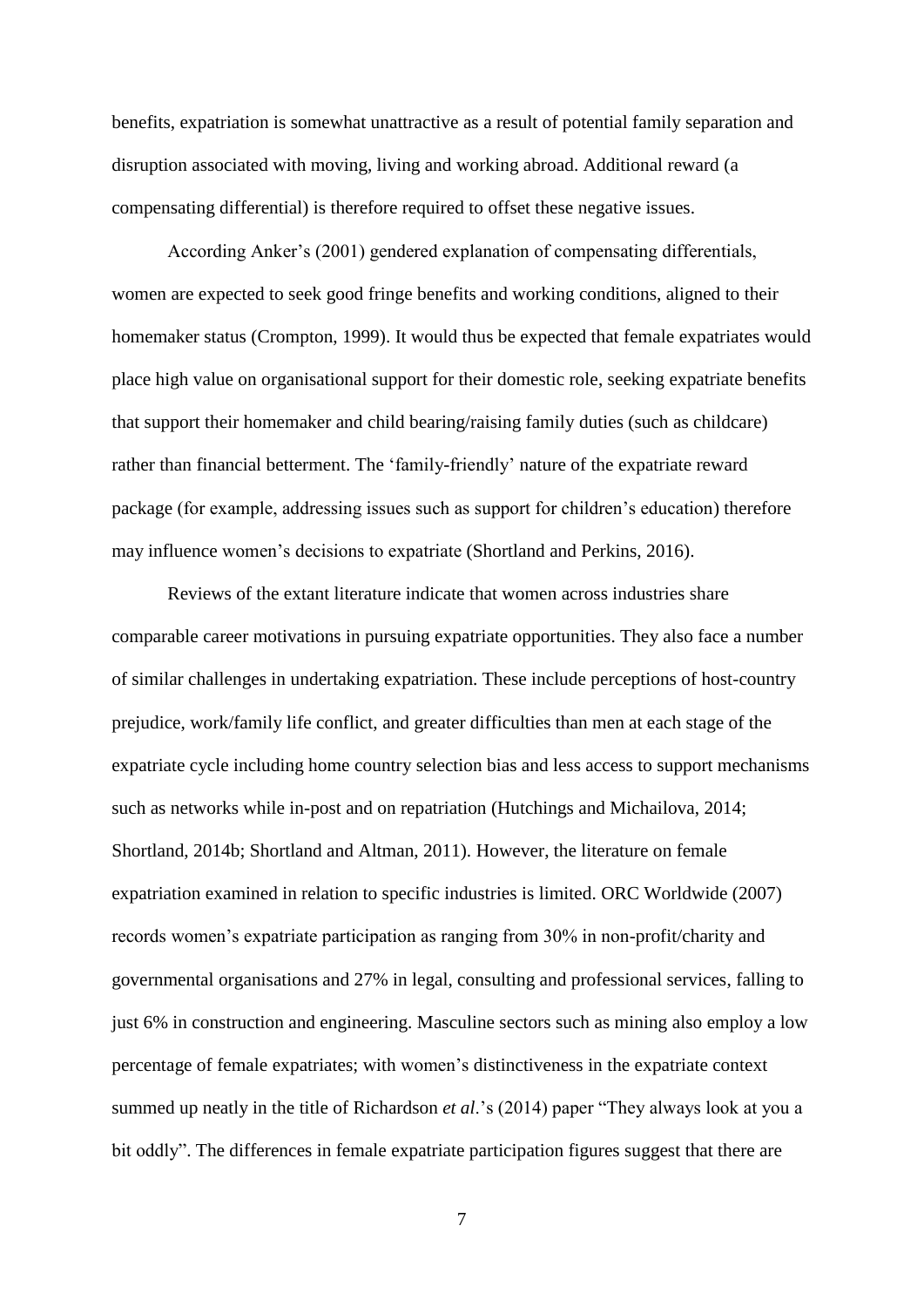challenges specific to particular industries that require investigation if expatriate gender diversity is to increase.

Women comprise only around 7-10% of expatriates in the oil and gas industry (ORC Worldwide, 2007; Shortland, 2014a). At first sight, this sector might therefore appear to be an unusual choice for case consideration of actions to increase female expatriation given that women's share of expatriate roles within it is well below the all-industry 25% female participation figure (Brookfield, 2016). To understand the significance of this sector and the benefits of conducting research within it, it is helpful to begin by understanding the context as to why women's oil and gas expatriate participation is so low. Expatriation takes place 'upstream' in exploration and drilling operations (Markus, 2015) and the roles that expatriates perform (primarily engineering and field geology and geophysics roles) are maledominated (Shortland, 2009). But oil and gas firms employ relatively high proportions of their workforce as expatriates. For example, Air Inc. (2016) reports that in the oil and gas sector 6.4% of the workforce are expatriates, compared with the more typical expatriate representation of 1.8% of a multinational company's workforce (Permits Foundation, 2012). This means that because oil and gas employ large expatriate volumes, the low female percentage share of these roles translates into relatively high numbers of women holding expatriate positions – so there is much that we can learn from them. This leads us to consider why women undertake expatriation, the particular challenges that they face, and how these are overcome. The following section therefore examines these issues in a case context in the oil and gas sector set within relevant literature in the field.

## **The oil and gas case: method**

This case research drew upon two oil and gas firms, North American and Western European headquartered (Company A and Company B respectively), employing a total of around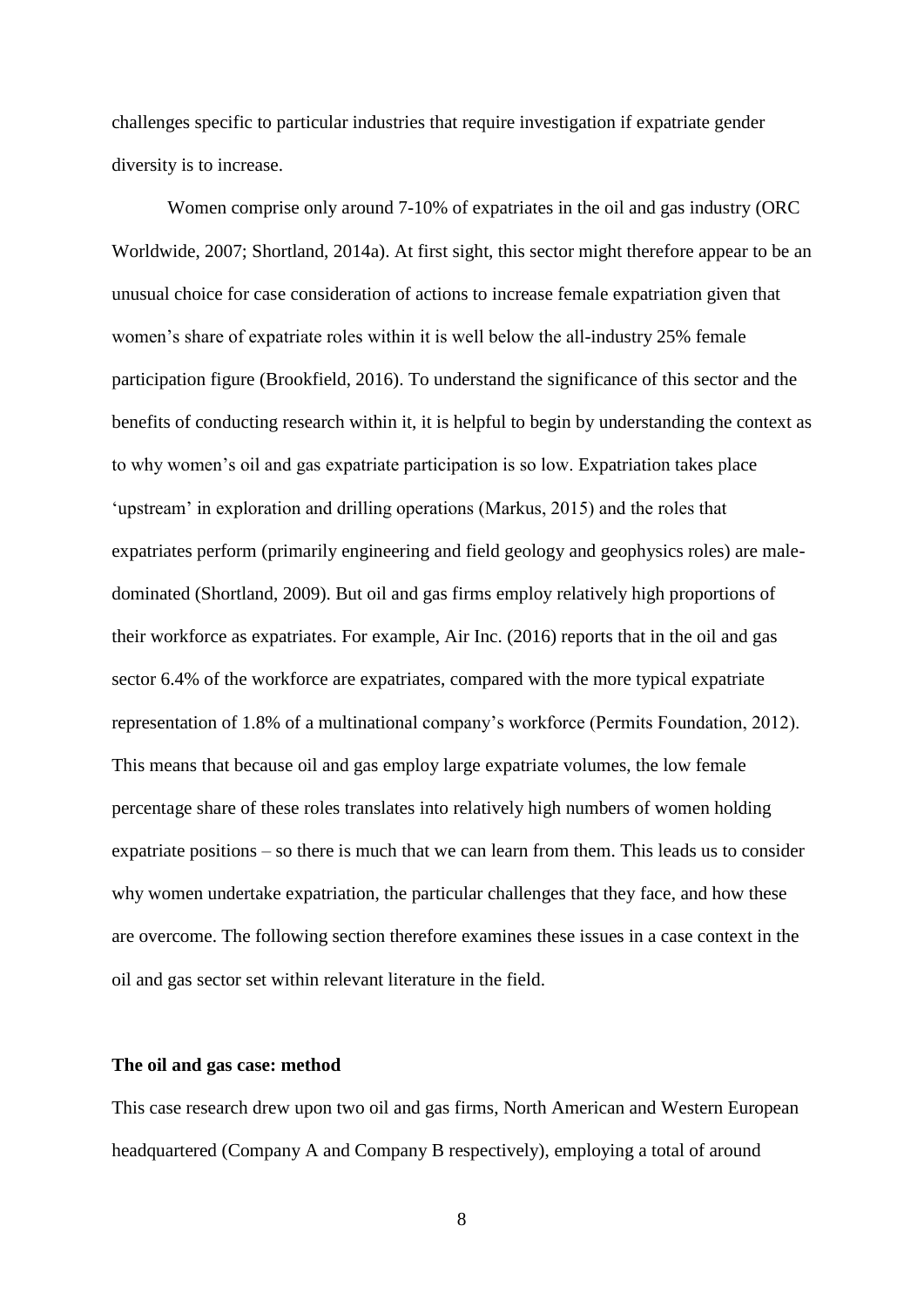18,000 people world-wide, which took part in a major research project on female expatriation. Company A's expatriates comprised 3% of its workforce and 8% of this population were female (27 women); company B's expatriates comprised 10% of its workforce and 11% of this population were female (66 women). The female expatriates represented a total of 23 home and host countries on all continents. The research method involved:

- the collection and analysis of each firm's Human Resource (HR) policies relating to expatriation;
- semi-structured interviews with 14 HR professionals (four in Company A and 10 in Company B) responsible for policy design and its implementation;
- an e-mail questionnaire sent to all of the 93 current women expatriates and completed by 76% of those contacted (71 female expatriates: 51 on long-term assignments, 12 on short-term assignments, five on rotational assignments and three undertaking extended expatriate transfers); and
- semi-structured interviews with 26 of the respondents selected to ensure appropriate representation by company, host location, assignment length and pattern, previous expatriate experience, and family status.

Following analysis of the firms' policy documentation, interviews were conducted with the HR professionals to establish how they believed that policy design and implementation supported women's expatriate participation. The questionnaire sought data on the expatriates' profiles. It also sought information as part of the wider research project on the importance that female expatriates attached to various organisational policy issues, including selection, training, career development, working time and reward. It did not specifically address expatriate motivations and challenges in detail – these were addressed in depth via the qualitative research. Interviews with the female assignees (conducted separately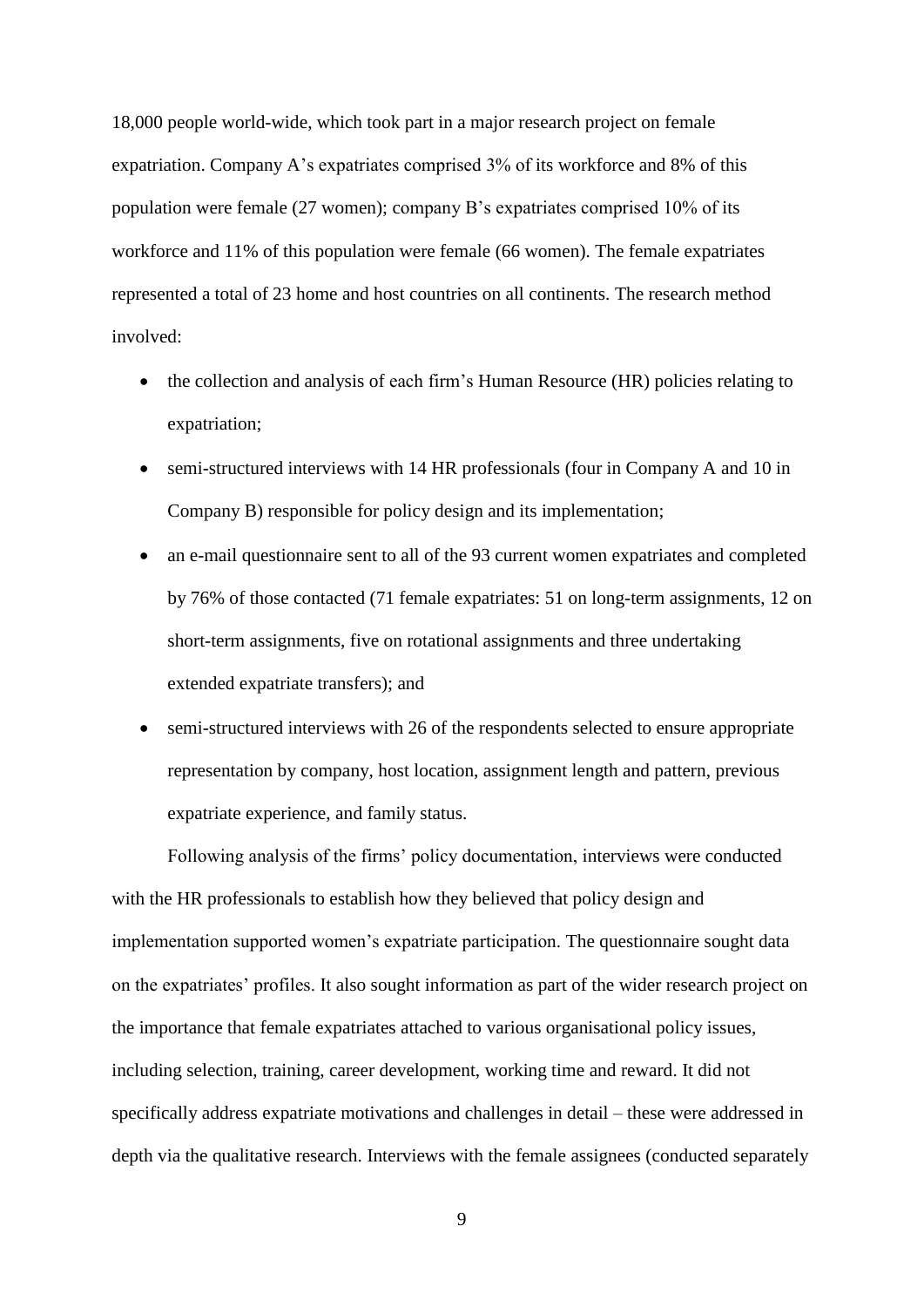from those of HR) explored the extent to which organisational policy and how it was implemented in practice by the HR professionals addressed any challenges and perceived obstacles and thereby facilitated their international mobility. The interviews were transcribed and analysed thematically using NVivo 8. Confidentiality was maintained with pseudonyms used.

### **Findings and analysis**

#### *Assignee profile*

The traditional expatriate profile comprising married males and single females (Selmer and Leung, 2003b) has experienced some change in recent years. According to Brookfield (2016), married/partnered men comprise 49% and single men 22% of the assignee population industry-wide; married/partnered women comprise 19% and single women 10% of assignees. In the oil and gas case, 63% of the female expatriates were married or partnered; 37% were single/divorced/widowed. However, only 46% of the female expatriates were accompanied while 54% went solo; 45% took their children with them. For comparison, Brookfield (2014) reports that industry-wide, 78% of all expatriates are accompanied by their spouse/partner while 22% go solo; 47% take children with them on assignment. The oil and gas case data suggest that the nature of expatriation in this industry is either not conducive to women being accompanied by their spouses/partners and/or that women can undertake single status expatriation while maintaining relationships at home. The following section examines the oil and gas case data and sets these within the context of the extant literature to identify new understandings.

#### *Women's expatriate motivations*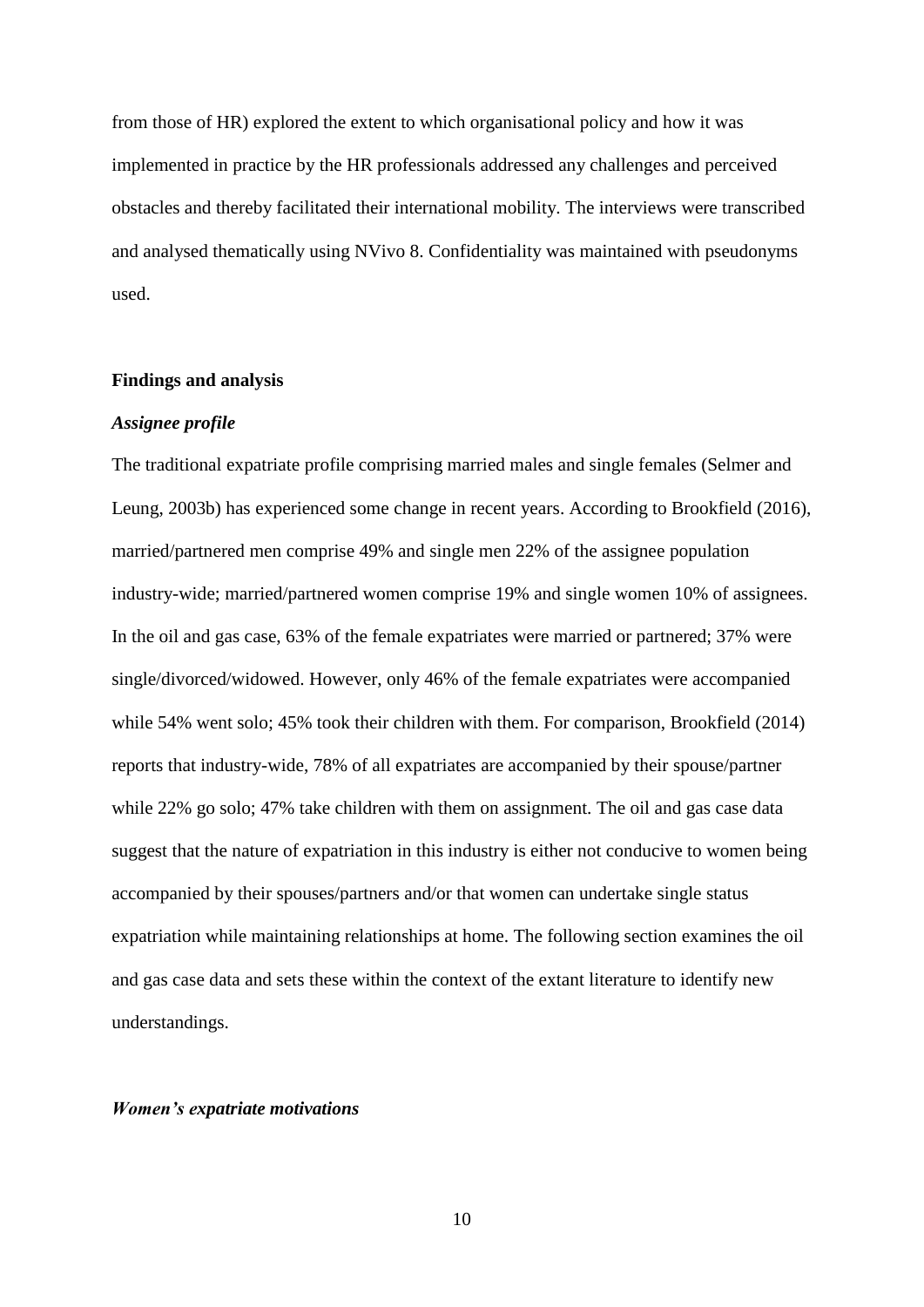*Career development*: International assignments are generally known to provide career as well as social capital (Dickmann and Baruch, 2011), developing individuals' capabilities of 'knowing how', 'knowing why' and of 'knowing whom' (Dickmann and Doherty, 2010). Expatriation also leads to personal, professional and leadership development, promoting career advancement external to the sending organisation (Dickmann *et al*., 2008). Specifically in relation to women's motivations to undertake expatriation, evidence is similar – it suggests that career potential is the major driver (Shortland, 2016). Competency development is also an important aspect in their participation decision-making (Mayerhofer *et al*., 2004); women report expatriation improves their knowing how, why and whom career competencies, thereby helping to leverage future employment advancement opportunities (Richardson *et al.*, 2014).

In the oil and gas case, in both the survey and in the interviews, the female assignees reported significant career development advantages from undertaking expatriation. In addition to gaining professional, international, personal and cultural experiences, the female expatriates cited learning opportunities, skills development, challenge and autonomy, higher levels of responsibility and work variety as factors that added career value. As one survey respondent summed up:

"The potential to enhance my career through assignment acceptance, to work in another country, another company, different culture, new challenges … it's a really good opportunity for my career and development." *Tina, Western Europe* HR representatives also confirmed the career benefits of expatriation:

"… quite often, that is the case, the skills they have learned while on assignment, when they come back, quite often it can be into a more senior role." *Alexis, HR representative*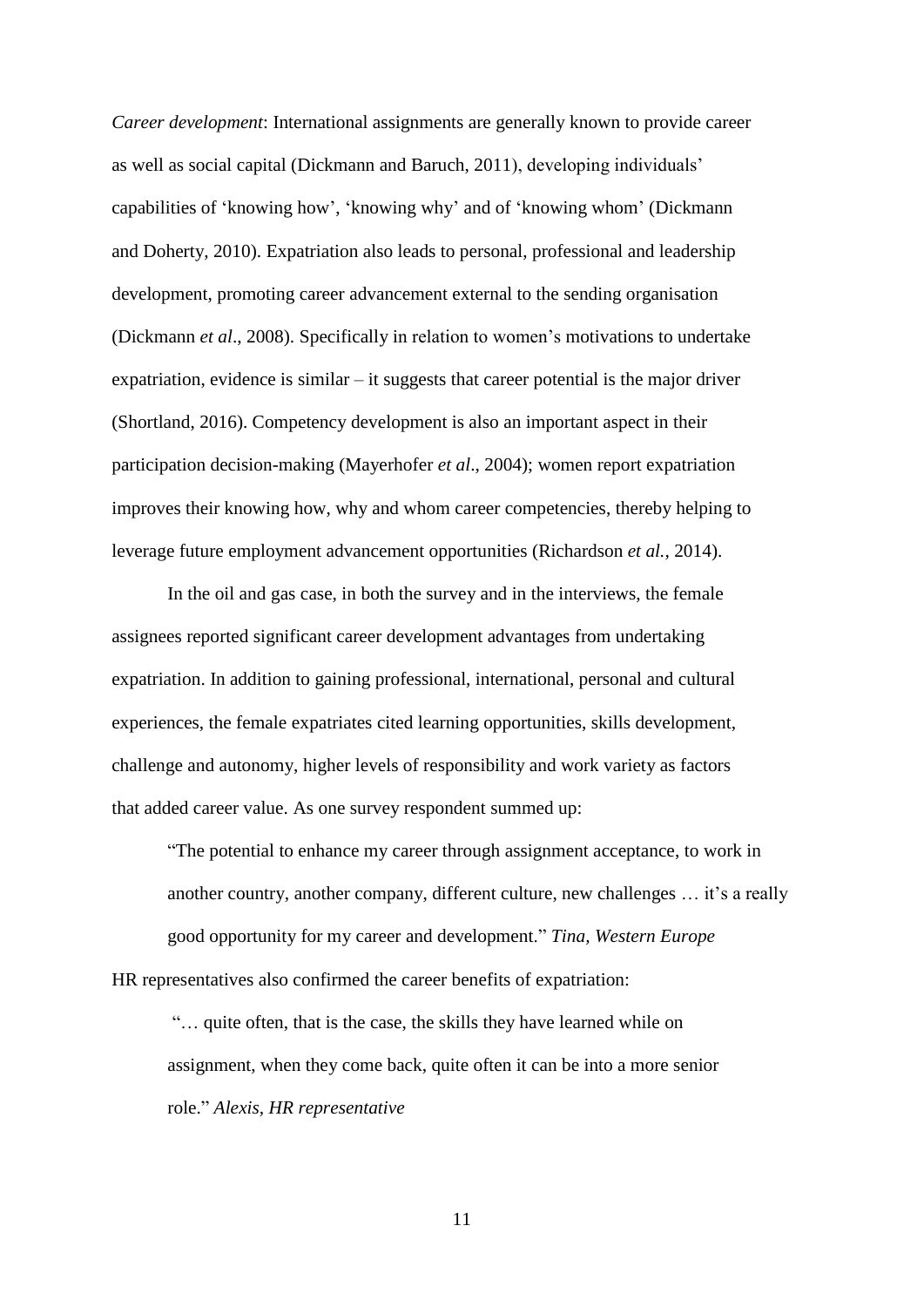*Financial reward*: Financial rewards also motivate individuals to take an international assignment – although the literature points out that these are not the primary drivers (Dickmann *et al*., 2008). Expatriates usually receive home-based compensation and benefits arrangements (the 'balance sheet' system) (Sims and Schraeder, 2005). This approach operates on the basis that assignees are no better or worse off as a result of undertaking their assignment (Perkins *et al*., 2016). Elements include: remuneration, including base salary and compensatory premiums for hardship and mobility; allowances to address assignees' additional costs (such as cost of living, housing/utilities, children's education and travel); and other benefits and insurances (such as car provision, tax/visa assistance, medical/healthcare) (Kroeck and Von Glinow, 2015). These additional compensatory payments can make expatriation financially rewarding (Perkins *et al*., 2016).

Oil and gas is well-known for its use of the balance sheet in rewarding expatriates (Chesters, 1998). International assignment policy analysis in the oil and gas case research confirmed that both firms used this system with generous allowances paid. Assignments were seen as financially attractive by the HR professionals interviewed:

"… (they) are quite comfortable … I think against a lot of companies they are on a very good ticket." *John, HR representative*

However, for the female assignees interviewed, the financial benefits while welcomed were frequently viewed as providing some compensation when their own or their partner's career expectations were not addressed:

"For me it is entirely career-driven and it is for my partner as well. Given that I am here and it is not a career-enhancing move, it is sideways at best, I do repeat to myself quite regularly at least there is some money! When I get bored at work! So is primarily career. Or at least it would be if it was a career move!" *Rhoda, Australasia*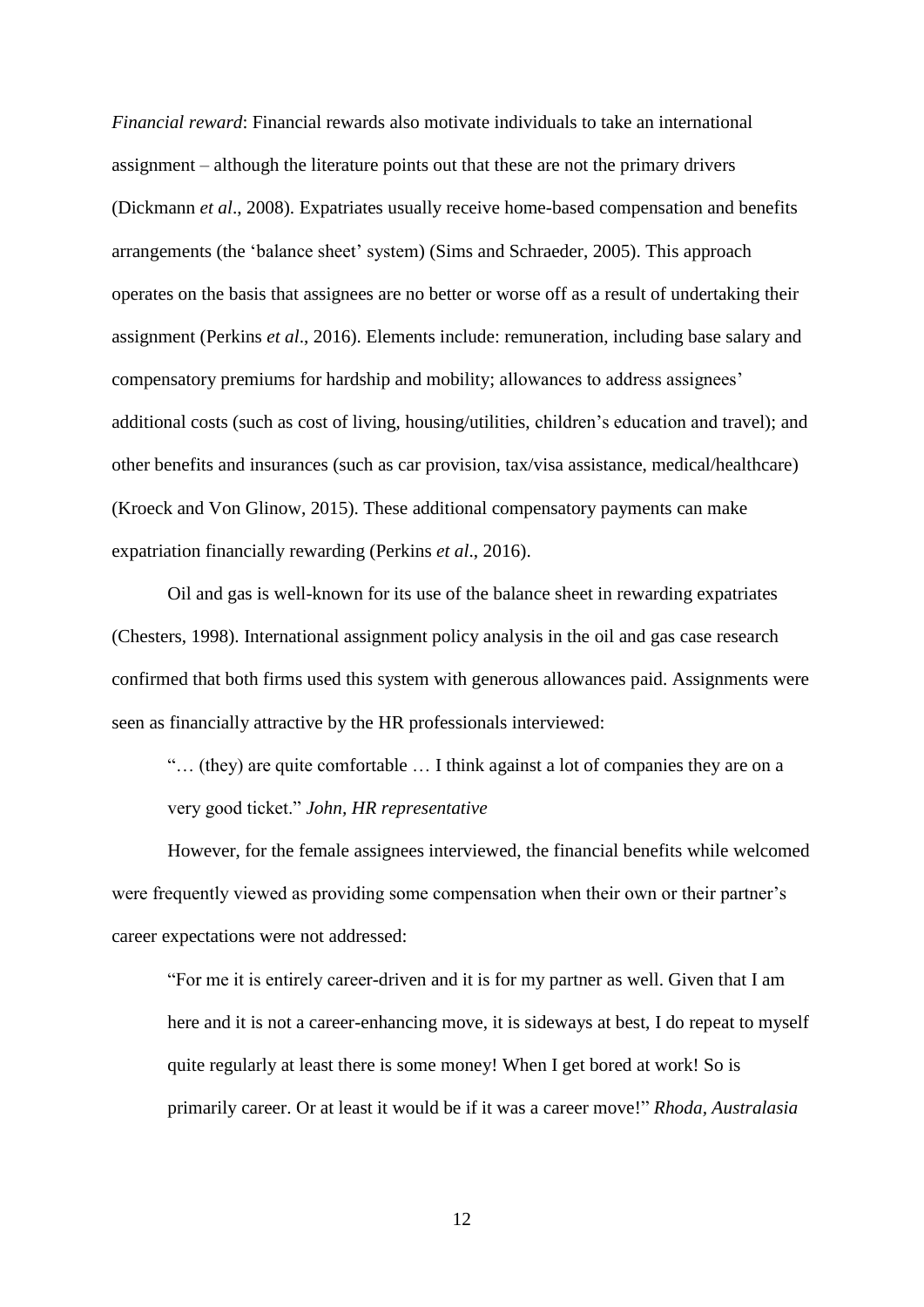"We wouldn't have moved to (North America) … if there hadn't been an expat package associated with that … it was a great career move for me, but it was very difficult from (husband's) career perspective, and the thing that made it okay, it was the fact that we had a little bit of money put in our pockets, that our lifestyle changed as a result of it." *Di, East Asia*

Policy analysis indicated that newly-emerging economies and remote/hostile locations attracted particularly generous allowances to address security, health and access issues. These payments were considered highly motivational by both the HR representatives and the female assignees. However, as the HR representatives and assignees interviewed noted, if women rejected a location on health, security and lifestyle grounds (for instance, if spouse employment and children's education were unsuitable), additional financial inducements would not overturn their decision to reject expatriation. The high value women placed on the location of expatriate housing, maintaining family relationships and support for their children in their expatriation participation decision was confirmed by the assignees interviewed, providing some support for Anker's (2001) prediction that women 'prefer' fringe benefits that maintain their family life, although as recognised by both HR and the interviewees, women also look to the financial rewards contained within expatriation policy.

#### *Problems and challenges*

*Networks*: As Altman and Shortland (2008) state in their summary of the female expatriate extant literature, bias in organisational selection has been documented since the earliest articles exploring female expatriation (Adler, 1984). Shortland and Altman (2011) highlight a number of issues as contributory explanations including: stereotyping of women as being less mobile than men (Moore, 2002); insufficiently rigorous, informal and haphazard selection processes (Linehan and Scullion 2001; Linehan *et al*., 2001); and women's lack of strong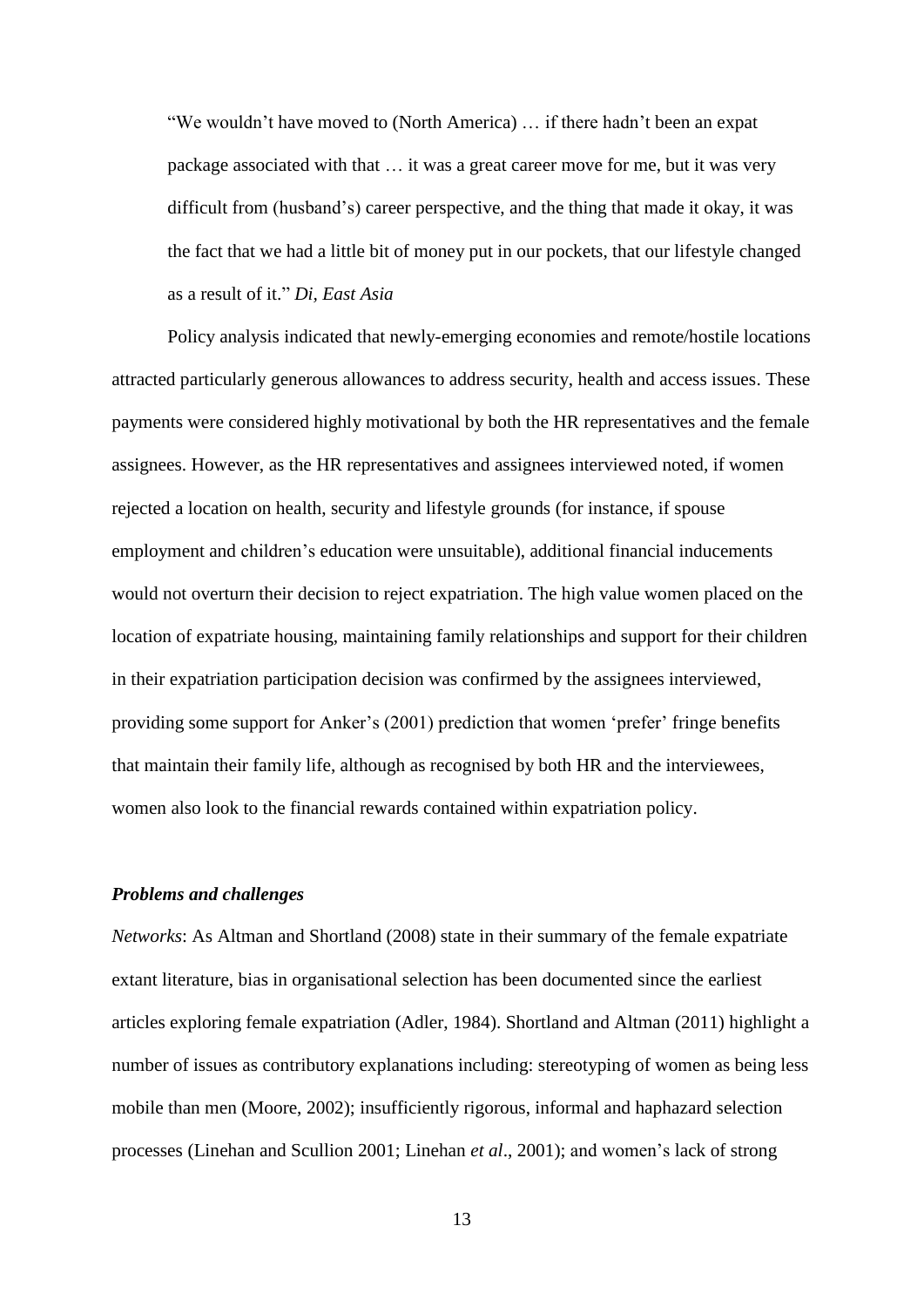relationships with their supervisors (Varma and Stroh, 2001). In addition, home country managers' perceptions of (unfounded) host country prejudice against women expatriates (Paik and Vance, 2002) also play a role in reducing women's chances of being selected. Harris (2002) finds that open and transparent approaches to selection result in greater levels of female expatriate participation while closed and informal selection systems create (albeit unintended) gender bias. This is particularly disadvantageous to women because the expatriate selection process relies heavily on known contacts, for example, via networks and mentors (Linehan *et al*., 2001). In the oil and gas research, the female assignees interviewed said that maintaining networks played a very important role in them gaining expatriate roles. They also reported that networks were valuable in helping them: gain an understanding of the country and lifestyle; find advice on dual career and family issues; gain social support (especially for singles); and manage cultural considerations which affected their reception and acceptance.

*Role models*: A lack of female role models is identified as one of the greatest barriers to women's advancement in management (Catalyst, 2003). In the oil and gas research women expatriates were in the minority. Yet, although the HR representatives believed in the inspirational value of female expatriate role models in encouraging women to apply for expatriate roles, the women expatriates interviewed did not perceive them as particularly important to their expatriate participation. They explained this as being due to their relative paucity; not seeing themselves as assignee role models; and because of the lack of organisational support for role models who could assist others to consider expatriate careers.

*Children*: Family responsibilities are usually reported as barriers to women's expatriation in the extant literature (Hutchings *et al*., 2010; Tharenou, 2008; Tzeng, 2006). 'Kaleidoscope'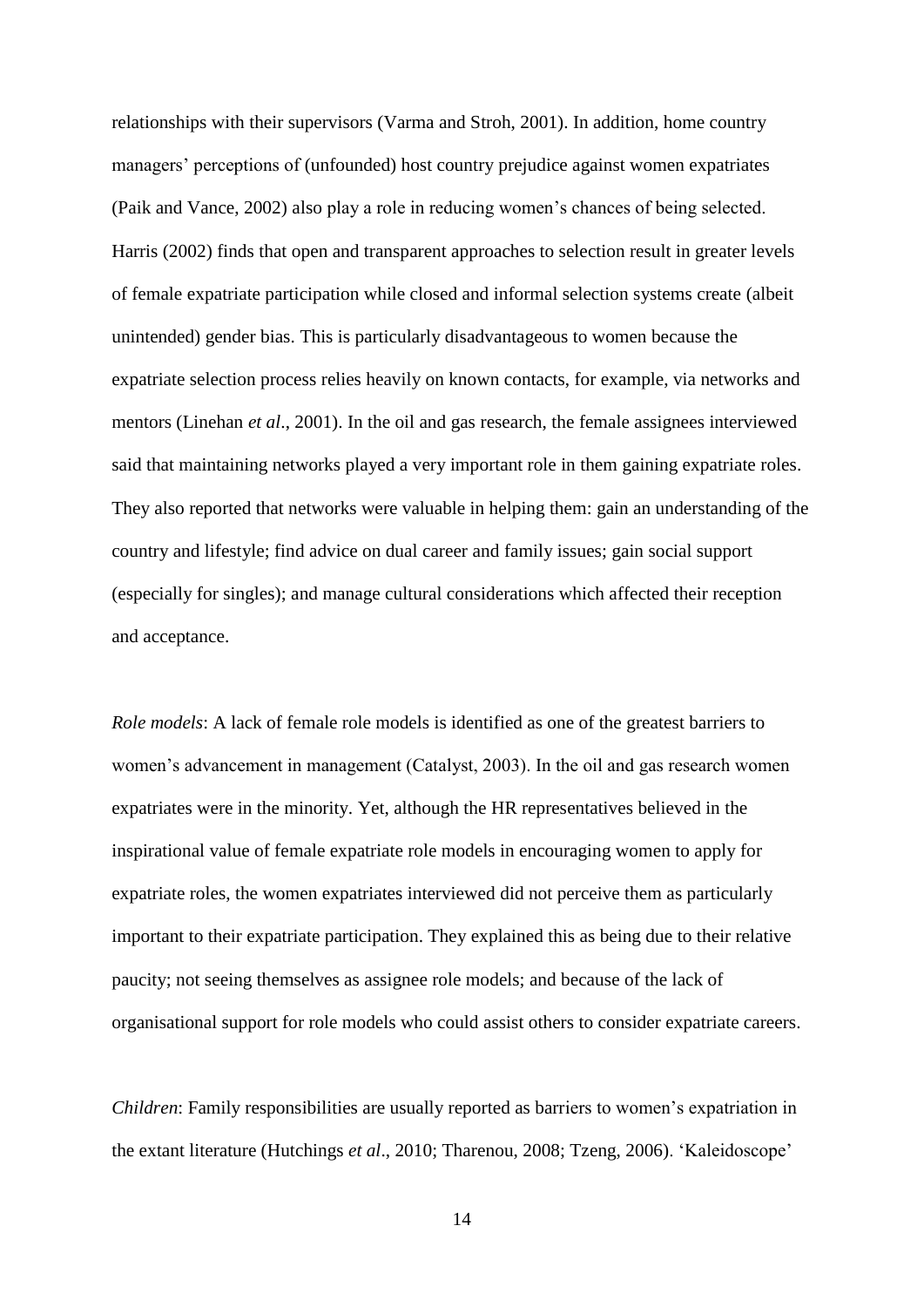career theory (Mainiero and Sullivan, 2005) predicts that women would not undertake expatriation during their child-rearing years. Yet, in the oil and gas case research, having children prompted some women to expatriate. In their home countries, they reported long commutes and expensive childcare precluded them from combining motherhood with continuing in full-time work. By comparison, an expatriate role enabled them to work fulltime:

"I couldn't continue, I was working part-time … and continually had pressure put on to go full-time, because people perceive, you know, that things are going to be happening that need actioning and typically it will happen on the day that you're not there. I think that (undertaking expatriation) is a reflection of our personal circumstances … because we've got three children of school age …and it is definitely an advantage … you are seen to have done the international piece." *Izzy, Caribbean*

The mothers interviewed also reported that in emerging economies such as East Asia, the Caribbean and North Africa, they were able to hold full-time expatriate positions because they were provided with housing close to the workplace and had access to low cost, high quality childcare:

"I definitely need to live near the office, and I also need good childcare or support so that as she grows older and goes to school, she obviously wouldn't need the childcare but she would need someone to be available for her." *Una, North Africa* "I have a live-in maid, who deals with all the domestic chores and helps me to look after the children … having domestic help is a big, big bonus for me and it makes life out here so much easier than living in the (home country) with my children and the costs of having domestic help are really low here." *Wanda, East Asia*

By attempting to maintain and maximise the outcomes from both a career and a family life, the women demonstrated 'satisficing' behaviour (Crompton and Harris, 1998a,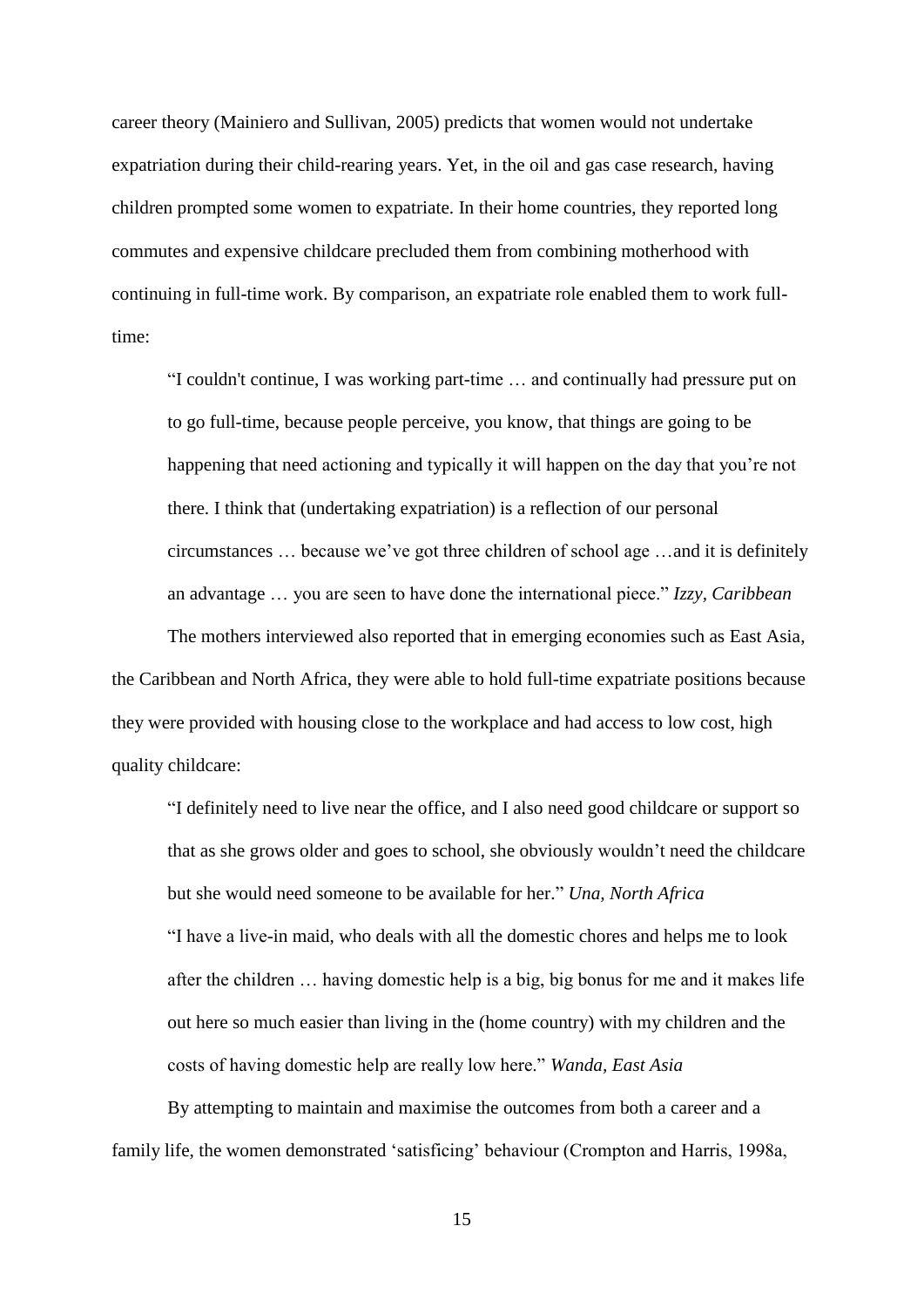1998b). However, in the oil and gas research, the locations which provided affordable/high quality childcare were not considered by the assignees interviewed to be the most careerenhancing, suggesting that the female expatriates compromised their careers when putting their children first (Corby and Stanworth, 2009).

*Dual careers*: The literature suggests that dual careers act as a barrier to women's expatriation (Permits Foundation, 2012) as women are not usually the primary income earner in the family (Harvey, 1998). The extant literature proposes that short-term assignments enable women to balance expatriation with such considerations as dual careers (Demel and Mayrhofer, 2010). It also indicates likely positive outcomes for assignment success and family life via commuter assignments (Meyskens *et al*., 2009). Short-term, commuter and rotational assignments in the oil and gas industry were undertaken on single status, enabling women to expatriate leaving their family at home and, as such, these assignment types were used to address dual career barriers to international mobility. Yet, the female expatriates surveyed and interviewed in the oil and gas case research were not keen to undertake such disruptive flexpatriation. It was notable that women sought assignment types that provided the greatest levels of stability and work-family balance. Thus, the majority opted for longterm assignments underscoring their efforts to satisfice (Crompton and Harris, 1998a, 1998b).

We know that men and women undertaking unaccompanied mobility experience work-family conflict (Mäkelä and Suutari, 2011) and that frequent international travel causes stress (Welch *et al*., 2007). Women's participation in alternative assignment patterns is not identified in great detail in the literature but, from the limited research undertaken to date on women's flexpatriation, we know that women give up such assignment types to address family responsibilities more readily than men (Mayerhofer *et al.*, 2004). As flexpatriation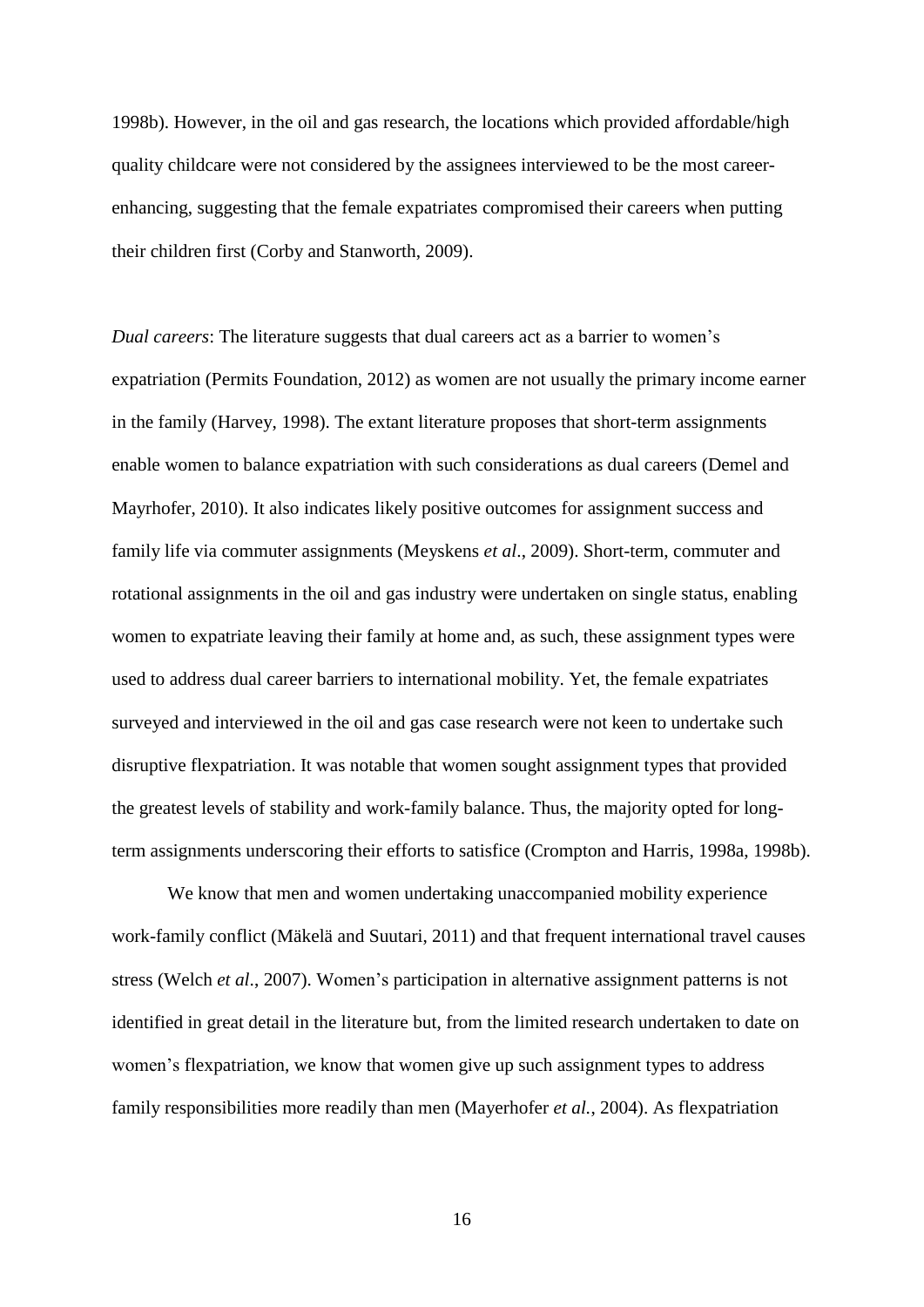arrangements are becoming more prevalent (Mayerhofer *et al*., 2010; Silbiger and Pines, 2014), these are likely to have a detrimental effect on women's expatriation.

*Working time and work-life balance*: The literature reports long working hours associated with expatriation (Fischmayr and Kollinger, 2010). The overlap between expatriates' private and public lives is greater for expatriates than for non-mobile employees (Hearn *et al*., 2008). The tension between work and family life is also greater for expatriates, especially when duties involve working across time zones and high volumes of international travel (Shortland and Cummins, 2007). Policy communication is generally less satisfactory to expatriates than home country-based employees (Bonache, 2005) and hence expatriates report limited awareness of employer policy addressing flexible hours and work-life balance (Shortland and Cummins, 2007). Thus, expatriates tend to experience high work interference with the family life (Fischlmayr and Kollinger, 2010). Harris (2004) reports that women expatriates in particular experience stress due to overlap of work and family roles. Nonetheless, expatriates' working hours can have positive outcomes for performance management and career progression (Shortland, 2015a).

In the oil and gas research, the HR professionals reported that expatriates worked long hours. Despite this, the survey data suggested that working time and work-life balance associated with expatriate roles did not appear to affect women's willingness to expatriate negatively. This was confirmed by the female assignees interviewed. Working longer than contractual hours was accepted as part of the expatriate role:

"I prioritise work … I'm very passionate about my job. But certainly there … is just an overriding expectation that you will do the hours. That is just a given." *Linda, Australasia*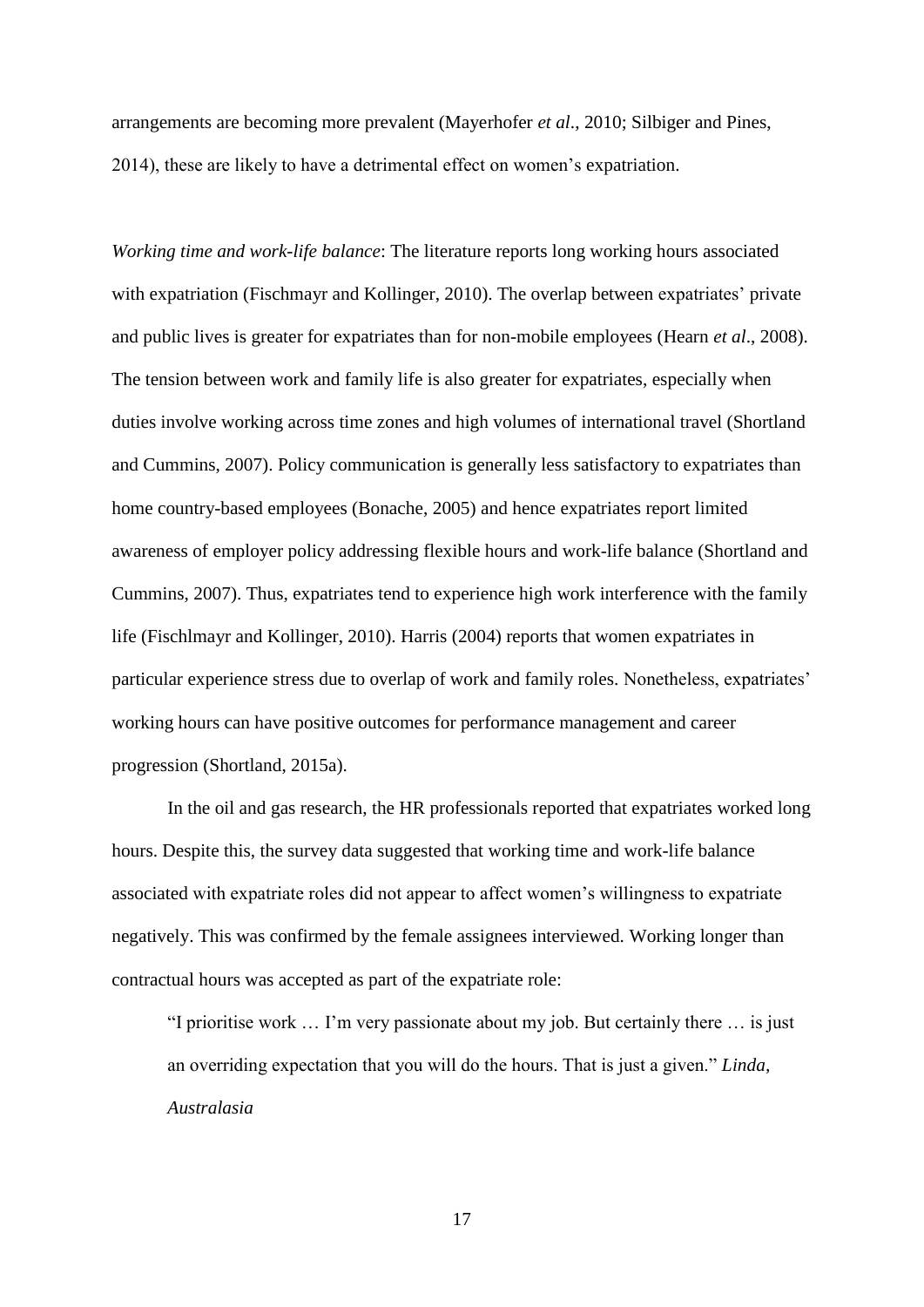Nonetheless, the assignees interviewed spoke of ways in which they had taken steps to strike a good work-life balance. They reported making use of unofficial flexible work arrangements, enabling them to fulfil family obligations while undertaking career-enhancing and highly-paid expatriation:

"…we had a quiet arrangement … we organised a system whereby three … were always on and three were off. So you couldn't really leave town, and if you had things to do then you had to come in, so it was never that official. So I would say you probably got 10 or 12 Fridays (off) in the year." *Val, Caribbean*

The assignees interviewed did not currently view their working hours as having a detrimental effect on their work-life balance. However, some expressed concern over undertaking future higher graded roles which they feared might prove too onerous in terms of maintaining an appropriate work-life balance:

"I was on that track and I was doing very well, and I was very ambitious, and I would chase it. But I fast realised that if I got there, I would have to work my ass off … the sacrifice that I would personally feel that I needed to do to be a proper (high grade) and be respected at the level and meet my standards, and my standards are pretty high … I didn't want to work that hard. I worked hard enough as it was." *Milly, Central Asia*

This potentially indicates that women may not seek promotion or high level expatriate roles, compromising their careers in favour of their family lives (Corby and Stanworth, 2009), if they perceive damaging work-life balance implications.

*Hardship locations*: Challenging working conditions in isolated and hostile locations, a masculine ethos and lifestyle in expatriate camps, combined with lengthy family separation, make single status hardship location assignments unattractive to the majority of women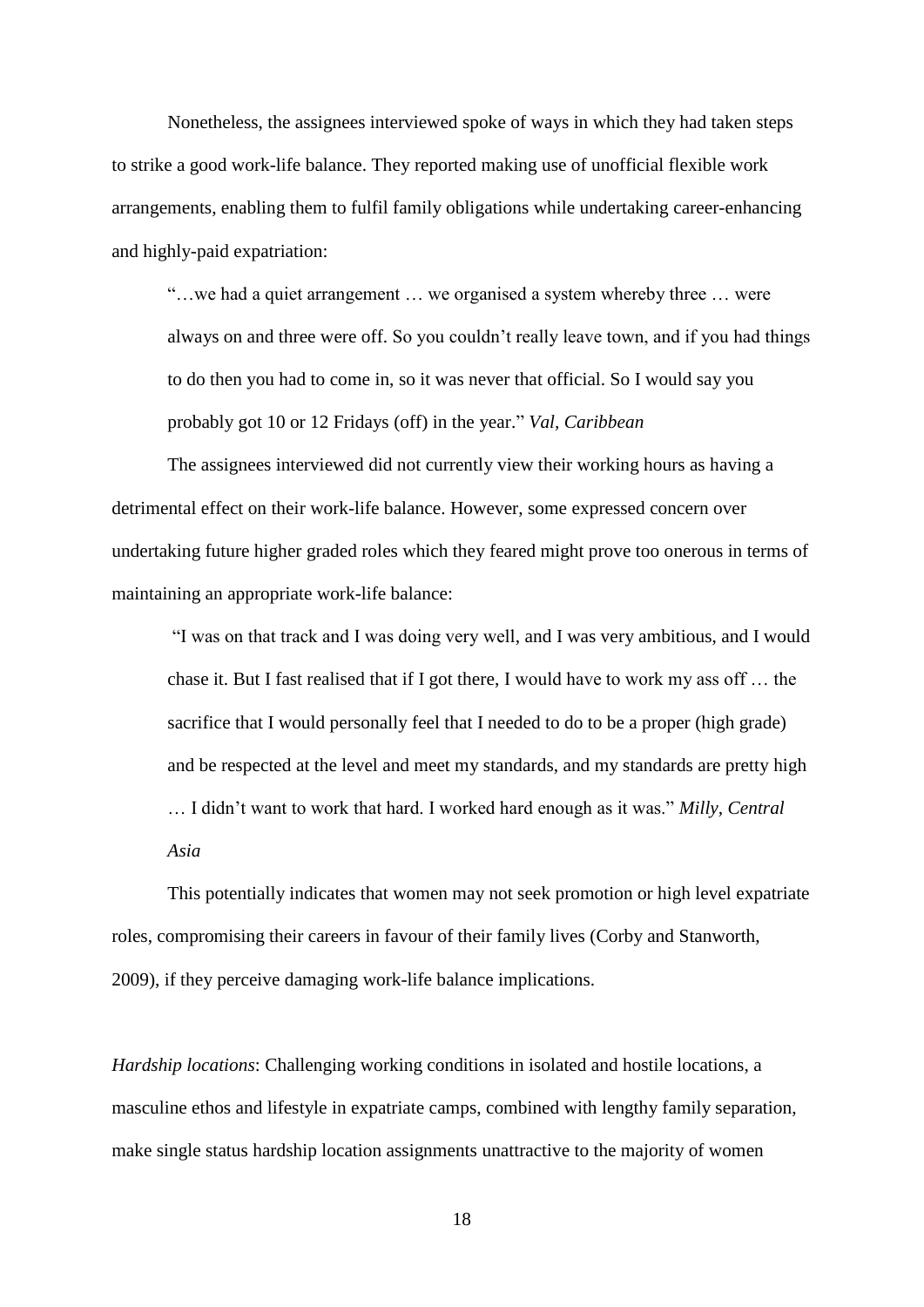(Verma, 2008). Camp environments or compound living result in work and social lives inextricably intertwined, creating 'in-groups' (Lauring and Selmer, 2009). Aligned with Verma's (2008) research, women expatriates interviewed in the oil and gas firms reported that they were confined to camp, while their male colleagues had the freedom to explore outside the worksite. Being confined as a result of cultural and security considerations in some cases led to exclusion from male camaraderie, and sometimes even harassment, resulting in women's social isolation and loneliness.

To combat loneliness, unaccompanied women frequently elect to work long hours and at weekends (Caligiuri and Lazarova, 2002). Solos also undertake educational courses for career development and to fill their spare time (Mendenhall and Stahl, 2000) and cook for friends, rather than eating in the camp canteen's male space (Gordon, 2008). The solo women assignees interviewed in the oil and gas research adopted similar strategies to those reported in the literature and, in addition, facilitated by their HR contacts, they volunteered to provide guidance and support to female expatriate newcomers and to mentor and coach local women employees. In so-doing they were able to build strong female social relationships.

## **Discussion: implications for research and practice**

There is a wide range of theoretical perspectives used within the extant literature to explain women's expatriate participation. Given this patchwork, there is a need to focus on theories with considerable promise to extend theory building (Shortland and Altman, 2011). From the oil and gas case, women did appear to satisfice (Crompton and Harris, 1998a, 1998b) to maximise as far as possible their careers and family lives, but they did compromise their careers in favour of their families when necessary (Corby and Stanworth, 2009). The oil and gas research also suggested that refinement of theory is needed to reflect women's expatriation. It showed that theoretical perspectives such as women's non-linear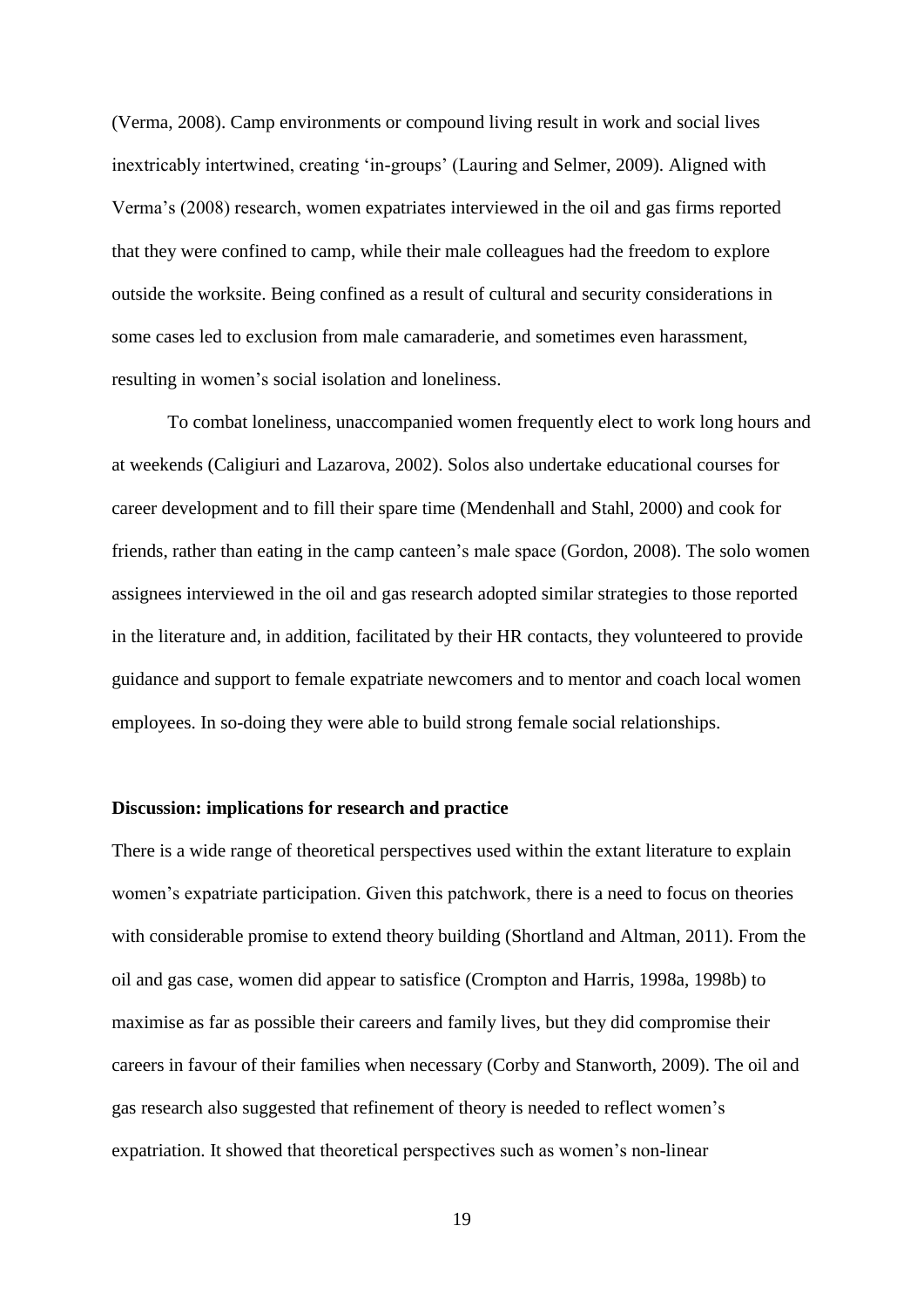'kaleidoscope' careers (Mainiero and Sullivan, 2005) and compensating differentials as applied to women's work (Anker, 2001) applied in domestic home country settings did not necessarily fully translate to apply to women's international careers. Our knowledge of women's expatriate geographies and how these might influence theory building is also limited. Hence, theory needs to be tested in new domains as female expatriation extends beyond traditional Western sending and receiving destinations (Shortland and Altman, 2011).

Women's expatriate participation varies by industry, yet we know relatively little about the factors that influence this. We do know though that it can be isolating and lonely for women expatriating in primary sector industries, such as mineral extraction, where the workplace has a gendered setting (such as a remote camp or compound). Typically, men are the expatriates; compound life caters for female spouses (Lauring and Selmer, 2009). In remote or dangerous areas, besides there being very few other women in the workspace, the social and living areas are also male-dominated because expatriates generally go on assignment minus their families. It may be unsafe or unacceptable for women to venture beyond the camp/compound boundary (Shortland, 2015b). Such male-dominated environments are less frequently experienced in secondary and tertiary, manufacturing and service industries.

As the oil and gas research demonstrated, expatriating in a masculine sector presented particular challenges to women. The expatriate selection process is the starting point for these and is thus the critical hurdle that women must overcome. This may require organisations to employ particular strategies to signal to women that their participation is encouraged, if employers are to increase expatriate gender diversity in male-dominated environments. Some suggestions are given below.

Organisational HR policy typically does not differentiate between men and women in terms of international rewards, benefits and support services on assignment. That said,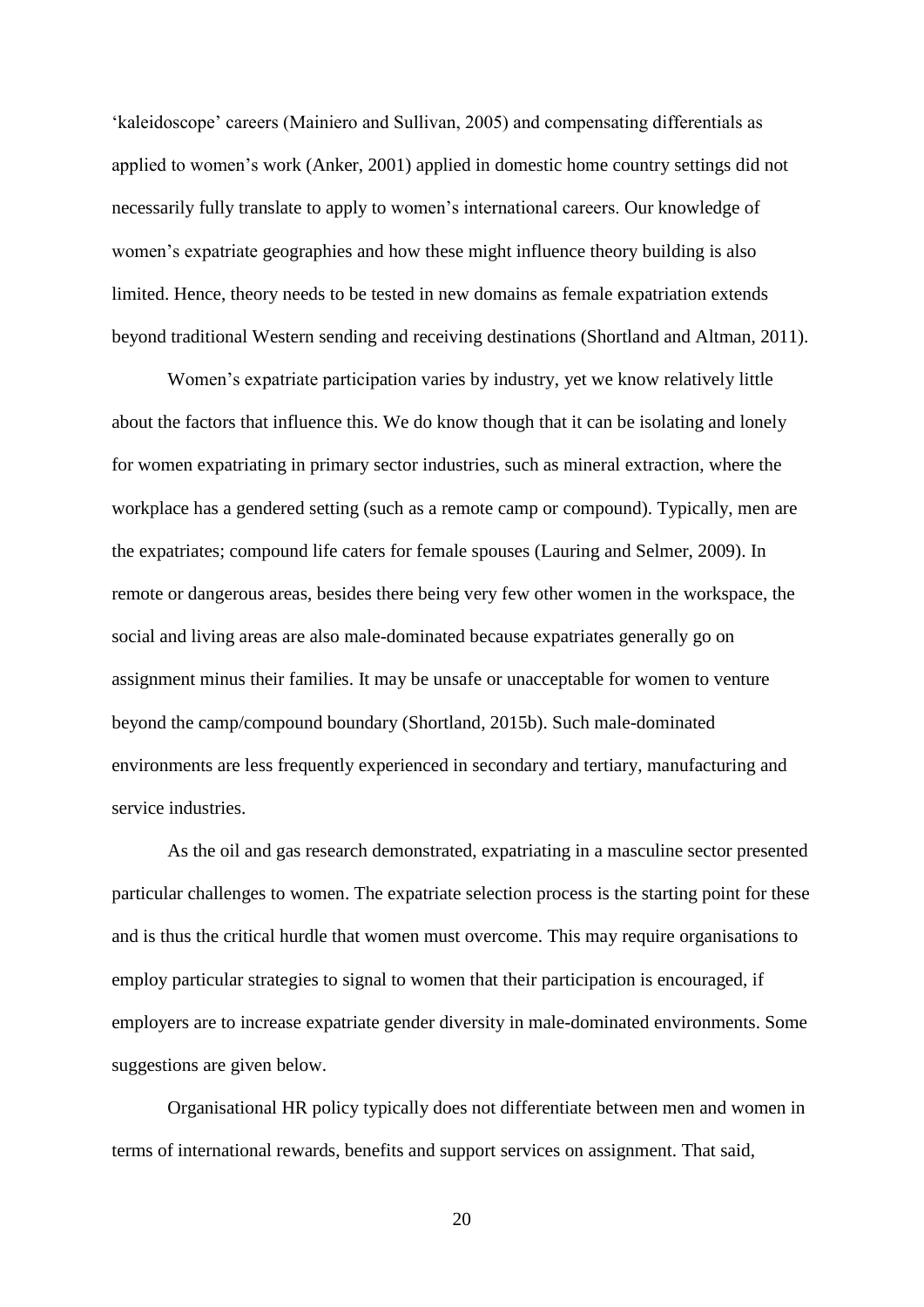employer provision of housing close to the expatriate workplace can assist women to combine expatriate work with childcare. Payments to support children's education are a valuable facilitator of mothers' expatriation. When women expatriate solo, employer support to help them build social lives and maintain family ties can be helpful. Provision of information on issues that women report as being of particular importance (such as salary uplifts, housing, and children's health, welfare and education) can also help to support women's decisions to expatriate.

Organisational support for role models and networking links/strategies tends to be limited but, while so few women are seen to hold expatriate positions in masculine sectors and opportunities are gained via informal male networks, women will continue to hold only a minority expatriate share. Active intervention by employers is needed. However, care is required in this endeavour. Women's networks, while helpful, might unintentionally reinforce male preserves. Accountability is also required within organisations to promote and support expatriate gender diversity.

A further issue concerns the types of assignments available; women prefer long-term, accompanied assignments. Employers wishing to extend expatriate gender diversity need to bear this in mind; especially as greater organisational emphasis is being placed on short-term assignments and other forms of unaccompanied mobility (Silbiger and Pines, 2014).

### *Future research directions*

Current studies of women's expatriation are primarily small scale and cross-sectional in design. As such, generalisation becomes difficult. Future research will benefit from larger scale studies (both quantitative and qualitative), across a range of locations and sectors, to gain a clearer picture of women's motivations and concerns. From these, organisational action can be tailored more effectively to support increasing gender diversity in expatriation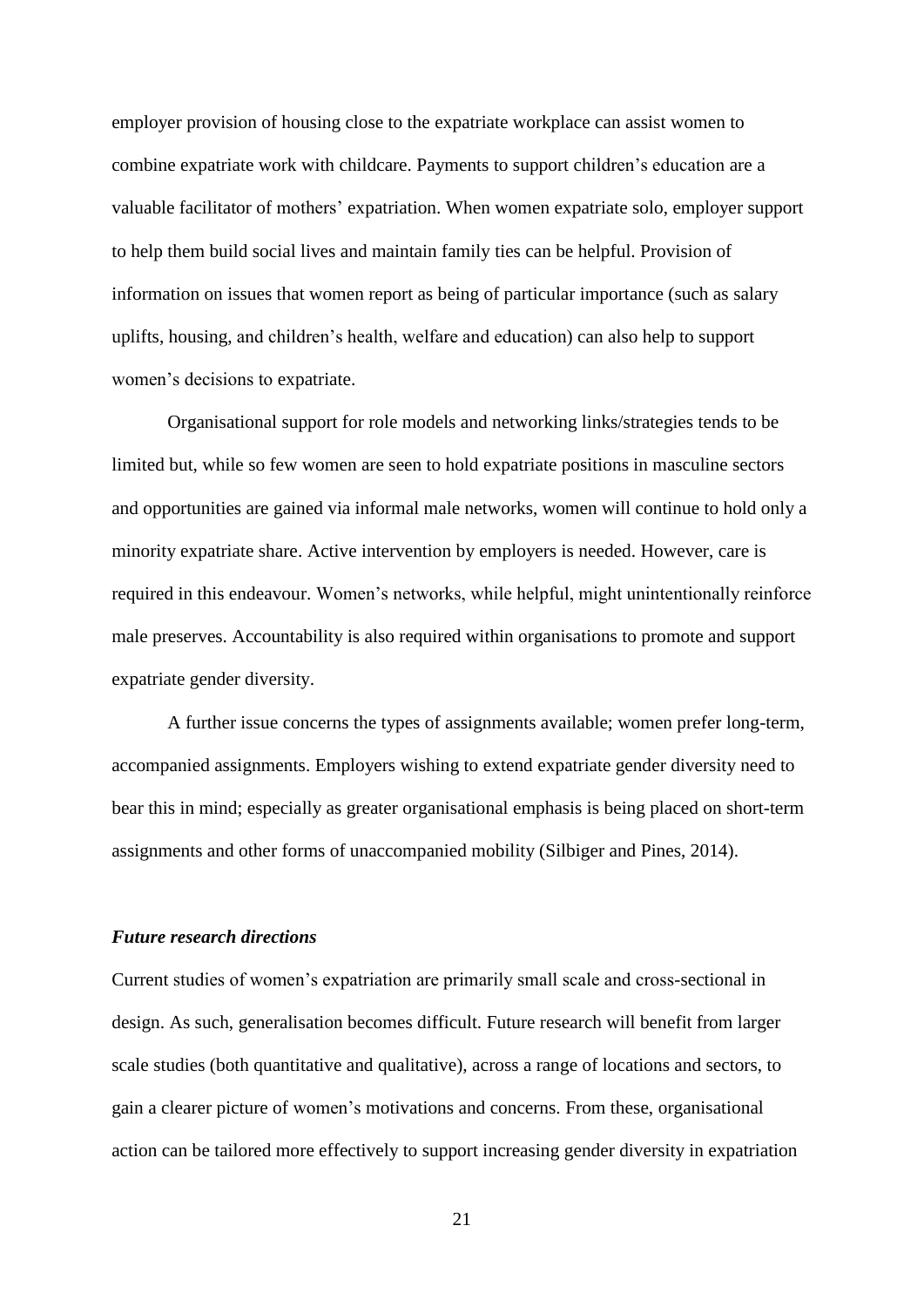across different geographies and industries. A longitudinal focus is also critical so that we can attempt to establish trends. For example, without longitudinal studies, we are unable to determine how their current assignments and/or different lengths and patterns of international mobility specifically affect women's career, reward and family outcomes in the medium and longer term. We also need to know far more about the women themselves – hearing more women's voices if we are to gain a fuller understanding of women's expatriation.

## **Conclusion**

Women undertake expatriation to further their careers, although family and financial issues also act as drivers to international mobility. Women's expatriation can be theorised using satisficing as women use strategies to maximise career and family advantages from expatriation. However, they also engage in career compromise when necessary to achieve an acceptable career and family balance. Employer interventions to increase expatriate gender diversity need to include consideration of assignment lengths and patterns, as well as the content of organisational policy that supports international mobility. Further research is needed across a variety of industry sectors, and over time, to refine both our theoretical and practical understanding of the constraints that hinder women's participation in expatriation from reaching the same level as men's.

#### **References**

Adler, N.J. (1984), "Expecting international success: female managers overseas", *Columbia Journal of World Business*, Vol. 19 No. 3, pp. 79-85.

Air Inc. (2016), *2016 Mobility Outlook Survey*, Air Inc., Cambridge, MA.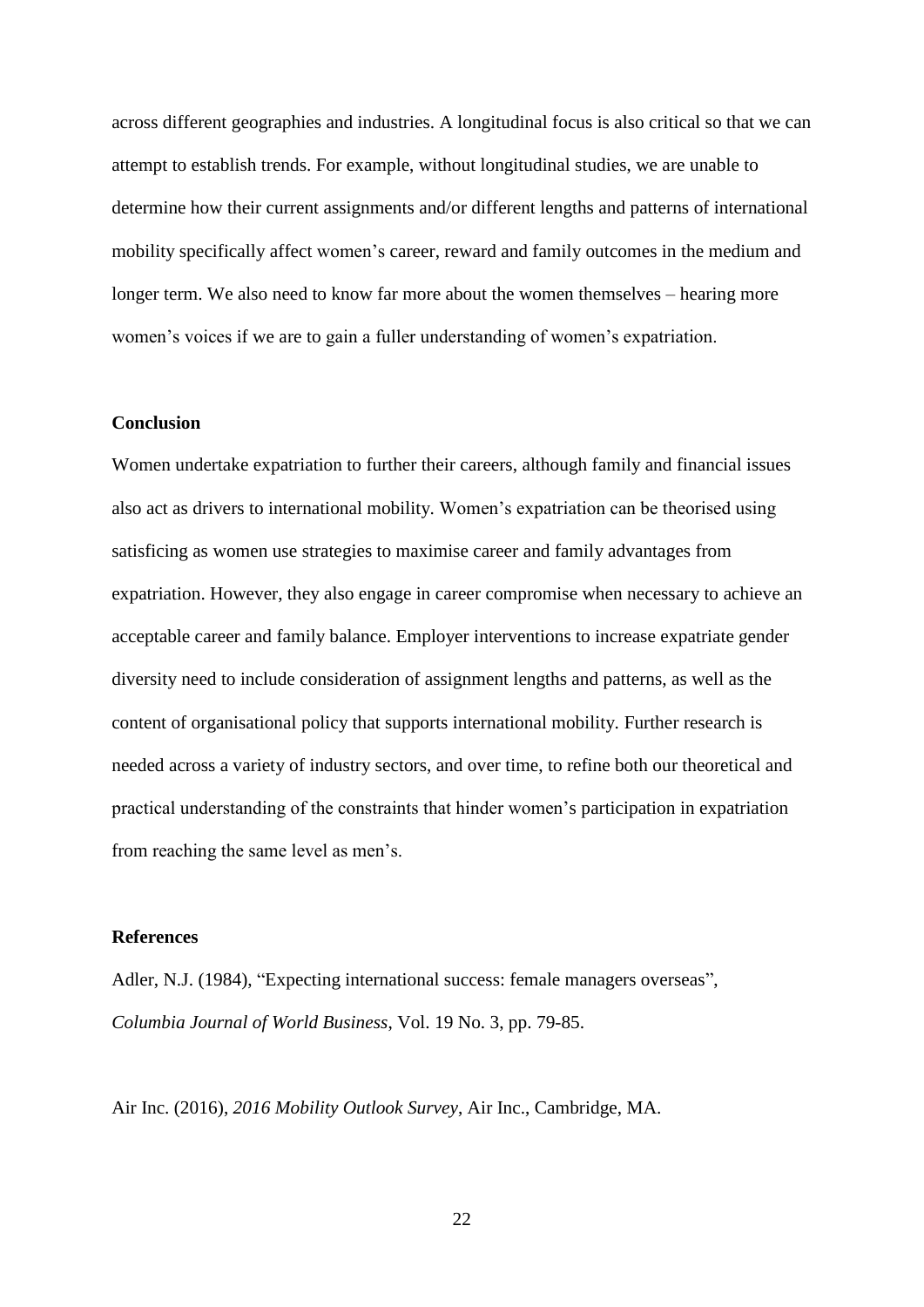Altman, Y. and Shortland, S. (2008), "Women and international assignments: taking stock – a 25 year review", *Human Resource Management*, Vol. 47 No. 2, pp. 199-216.

Andersen, T. and Scheuer, S. (2004), "Attitudes toward foreign assignments among Danish economists", *Thunderbird International Business Review*, Vol. 46 No. 6, pp. 725-741.

Anker, R. (2001), "Theories of occupational segregation by sex: an overview", in Loutfi, M.F. (Ed.), *Women, Gender and Work: What is Equality and How Do We Get There?*, International Labour Organization, Geneva, pp. 129-155.

Bonache, J. (2005), "Job satisfaction among expatriates, repatriates and domestic employees: the perceived impact of international assignments on work-related variables", *Personnel Review*, Vol. 34 No. 1, pp. 110-124.

Brookfield (2014), *Global Relocation Trends: 2014 Survey Report*, Brookfield Global Relocation Services, Chicago, IL.

Brookfield (2016), *Global Mobility Trends Survey*, Brookfield Global Relocation Services, Chicago, IL.

Caligiuri, P. and Lazarova, M. (2002), "A model for the influence of social interaction and social support on female expatriates' cross-cultural adjustment", *The International Journal of Human Resource Management*, Vol. 13 No. 5, pp. 761-772.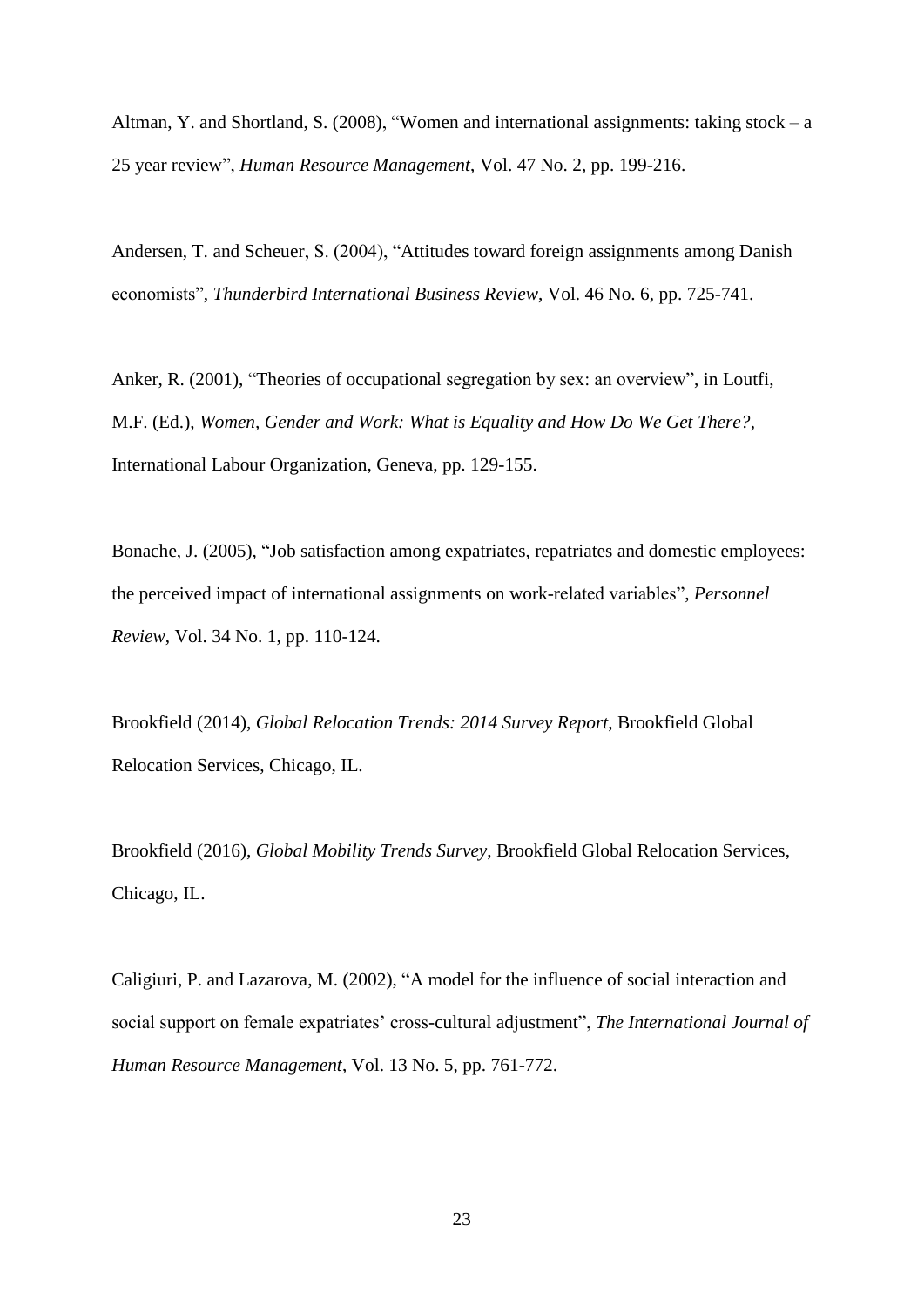Catalyst. (2003), "Women in leadership: comparing European and U.S. women executives", available at: <http://lenus.ie/hse/bitstream/10147/42684/1/2067.pdf> (accessed 4 April 2013).

Chesters, A. (1998), "Reward in an international context", *Journal of Professional HRM*, Vol. 10 January, pp. 24-30.

Cole, N. (2011), "Managing global talent: solving the spousal adjustment problem", *The International Journal of Human Resource Management*", Vol. 22 No.7, pp. 1504-1530.

Cole, N. (2012), "Expatriate accompanying partners: the males speak", *Asia Pacific Journal of Human Resources*", Vol. 50 No.3, pp. 308-326.

Cole, N. and McNulty, Y. (2011), "Why do female expatriates "fit-in" better than males? An analysis of self-transcendence and socio-cultural adjustment", *Cross Cultural Management: An International Journal*, Vol. 18 No. 2, pp.144-164.

Corby, S. and Stanworth, C. (2009), "A price worth paying? Women and work – choice, constraint or satisficing", *Equal Opportunities International*, Vol. 28 No. 2, pp. 162-178.

Crompton, R. (1999), "The decline of the male breadwinner: explanations and interpretations", in Crompton, R. (Ed.), *Restructuring Gender Relations and Employment: The Decline of the Male Breadwinner*, Oxford University Press, Oxford, pp. 1-25.

Crompton, R. and Harris, F. (1998a), "Explaining women's employment patterns: 'orientations to work' revisited", *British Journal of Sociology*, Vol. 49 No. 1, pp, 118-136.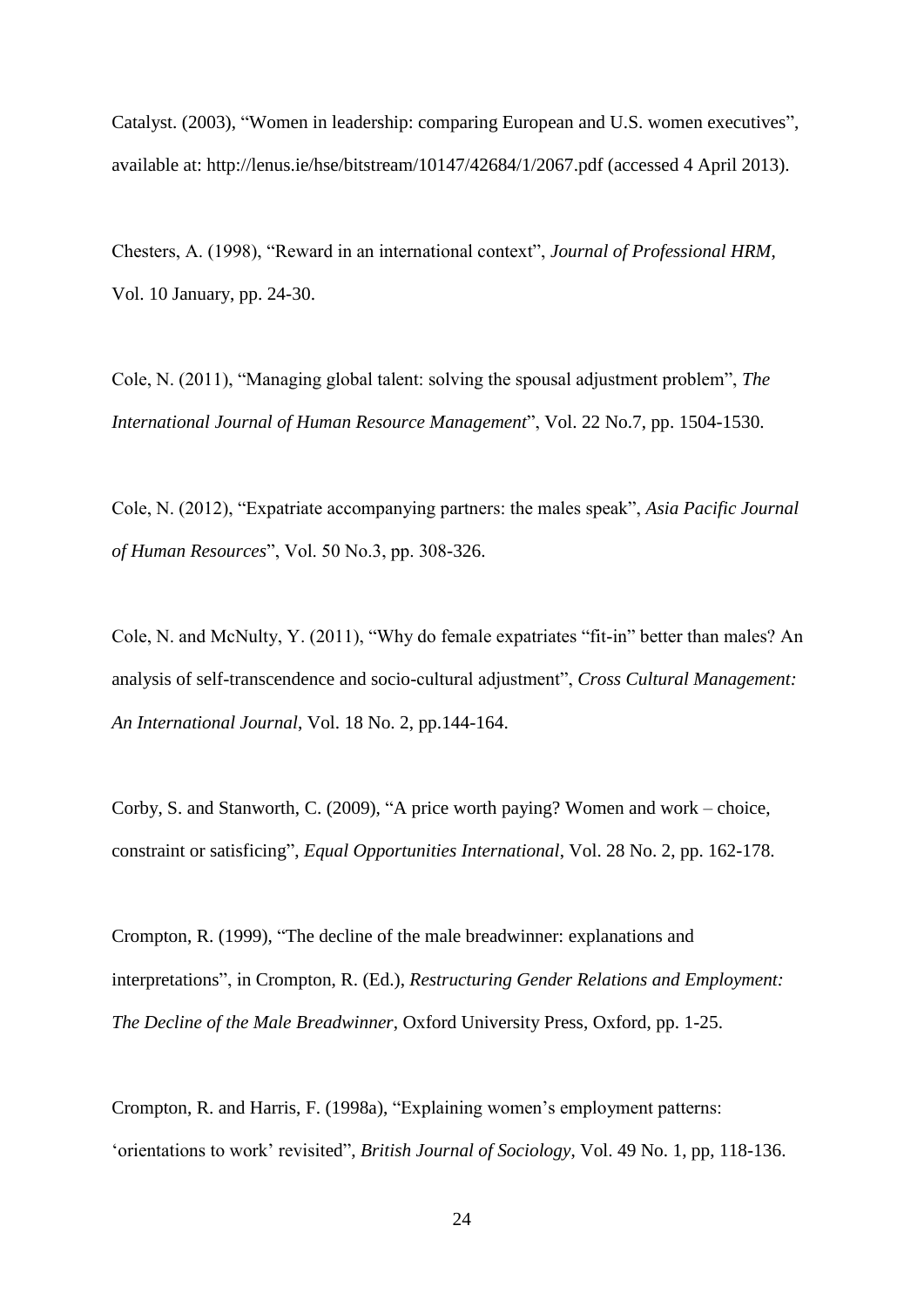Crompton, R. and Harris, F. (1998b), "Gender relations and employment: the impact of occupation", *Work, Employment & Society*, Vol. 12 No. 2, pp. 297-315.

Demel, B. and Mayrhofer, W. (2010), "Frequent business travellers across Europe: career aspirations and implications", *Thunderbird International Business Review*, Vol. 52 No. 4, pp. 301-311.

Department for Business, Innovation and Skills (2013), "The business case for equality and diversity", available at: [https://www.gov.uk/government/organisations/department-for](https://www.gov.uk/government/organisations/department-for-business-innovation-skills)[business-innovation-skills](https://www.gov.uk/government/organisations/department-for-business-innovation-skills) (accessed 3 February 2017).

Dickmann, M. and Baruch, Y. (2011), *Global Careers*, Routledge, Abingdon.

Dickmann, M., Doherty, N., Mills, T. and Brewster, C. (2008), "Why do they go? Individual and corporate perspectives on the factors influencing the decision to accept an international assignment", *The International Journal of Human Resource Management*", Vol. 19 No.4, pp. 731-751.

Dickmann, M. and Doherty, N. (2010), "Exploring organizational and individual career goals, interactions, and outcomes of developmental international assignments", *Thunderbird International Business Review*, Vol. 52 No. 4, pp. 313-324.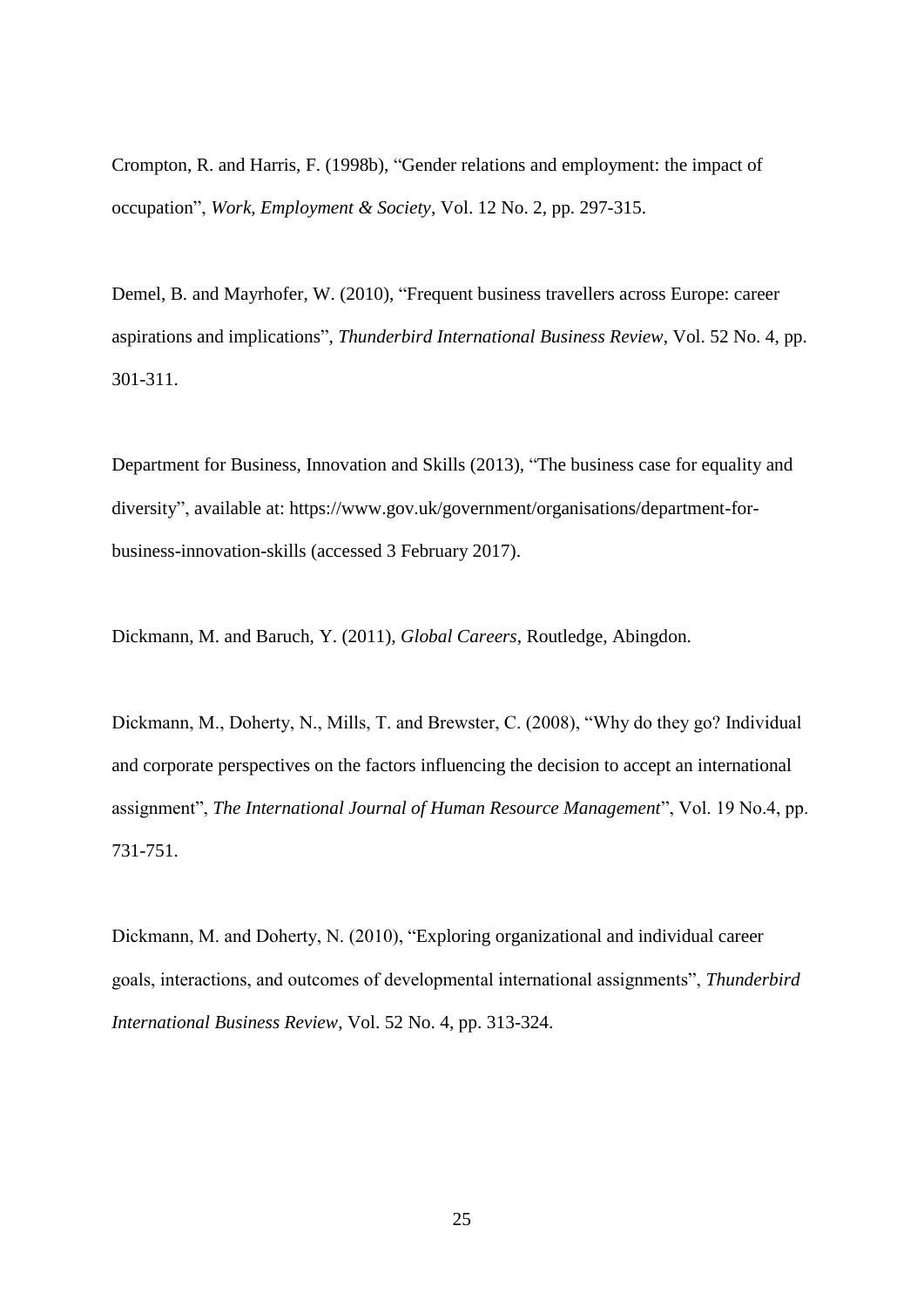Doherty, N., Dickmann, M. and Mills, T. (2011), "Exploring the motives of company-backed and self-initiated expatriates", *The International Journal of Human Resource Management*, Vol. 22 No. 3, pp. 595-611.

Festing, M., Budhwar, P.S., Cascio, W., Dowling, P.J. and Scullion H. (2013), "Current issues in international HRM: alternative forms of assignments, careers and talent management in a global context", *Zeitschrift für Personalforschung*, Vol. 27 No. 3, pp. 161- 166.

Fischlmayr, I.C. and Kollinger, I. (2010), "Work-life balance – a neglected issue among Austrian female expatriates", *The International Journal of Human Resource Management*, Vol. 21 No. 4, pp. 455-487.

Gordon, L. (2008), "The Shell ladies project: making and remaking home", in Coles, A. and Fechter, A.-M. (Eds.), *Gender and Family among Transnational Professionals*, Routledge, London, pp. 21-39.

Harris, H. (2002), "Think international manager, think male: why are women not selected for international management assignments?", *Thunderbird International Business Review*, Vol. 44 No. 2, pp. 175-203.

Harris, H. (2004), "Global careers. Work-life issues and the adjustment of women international managers", *Journal of Management Development*, Vol. 23 No. 9, pp. 818-832.

Harrison, E.C. and Michailova, S. (2012), "Working in the Middle East: Western female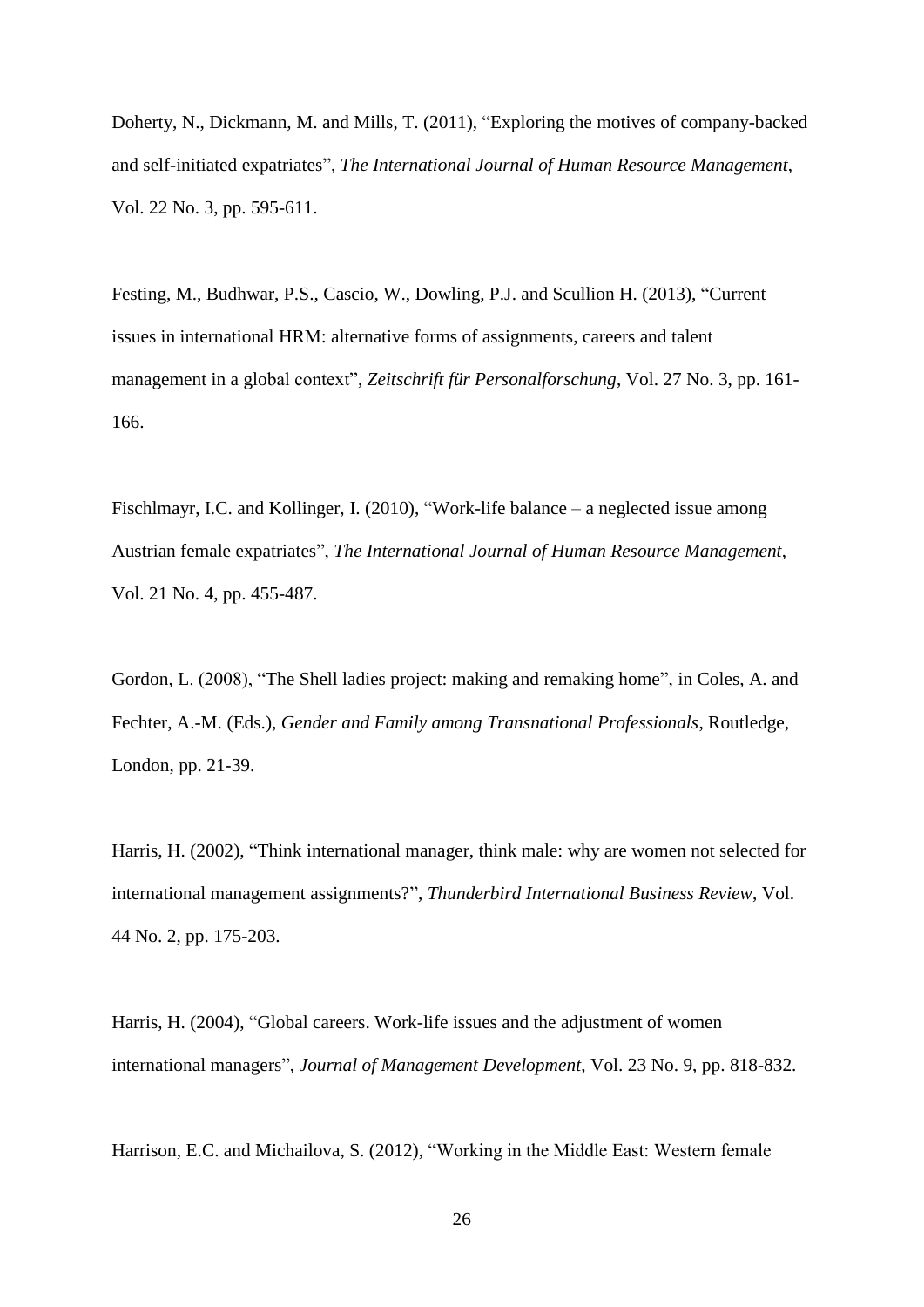expatriates' experiences in the United Arab Emirates", *The International Journal of Human Resource Management*, Vol. 23 No. 4, pp. 625-644.

Harvey, M. (1997), "Dual-career expatriates: expectations, adjustment and satisfaction with international relocation", *Journal of International Business Studies*, Vol. 28 No. 3, pp. 627- 658.

Harvey, M. (1998), "Dual career couples during international relocation: the trailing spouse", *The International Journal of Human Resource Management*, Vol. 9 No. 2, pp. 309-331.

Harvey, M. and Wiese, D. (1998), "The dual-career couple: female expatriates and male trailing spouses", *Thunderbird International Business Review*, Vol. 40 No. 4, pp. 359-388.

Haslberger, A. and Brewster, C. (2009), "Capital gains: expatriate adjustment and the psychological contract in international careers", *Human Resource Management*, Vol. 48 No. 3, pp. 379-397.

Hearn, J., Jyrkinen, M., Piekkari, R. and Oinonen, E. (2008), ""Women home and away": transnational managerial work and gender relations", *Journal of Business Ethics*, Vol. 83 No. 1, pp. 41-54.

Holmes, R. (2013), "Fuelling the talent pipeline: energising the oil and gas sector", *Re:Locate*, Autumn, pp. 16-18.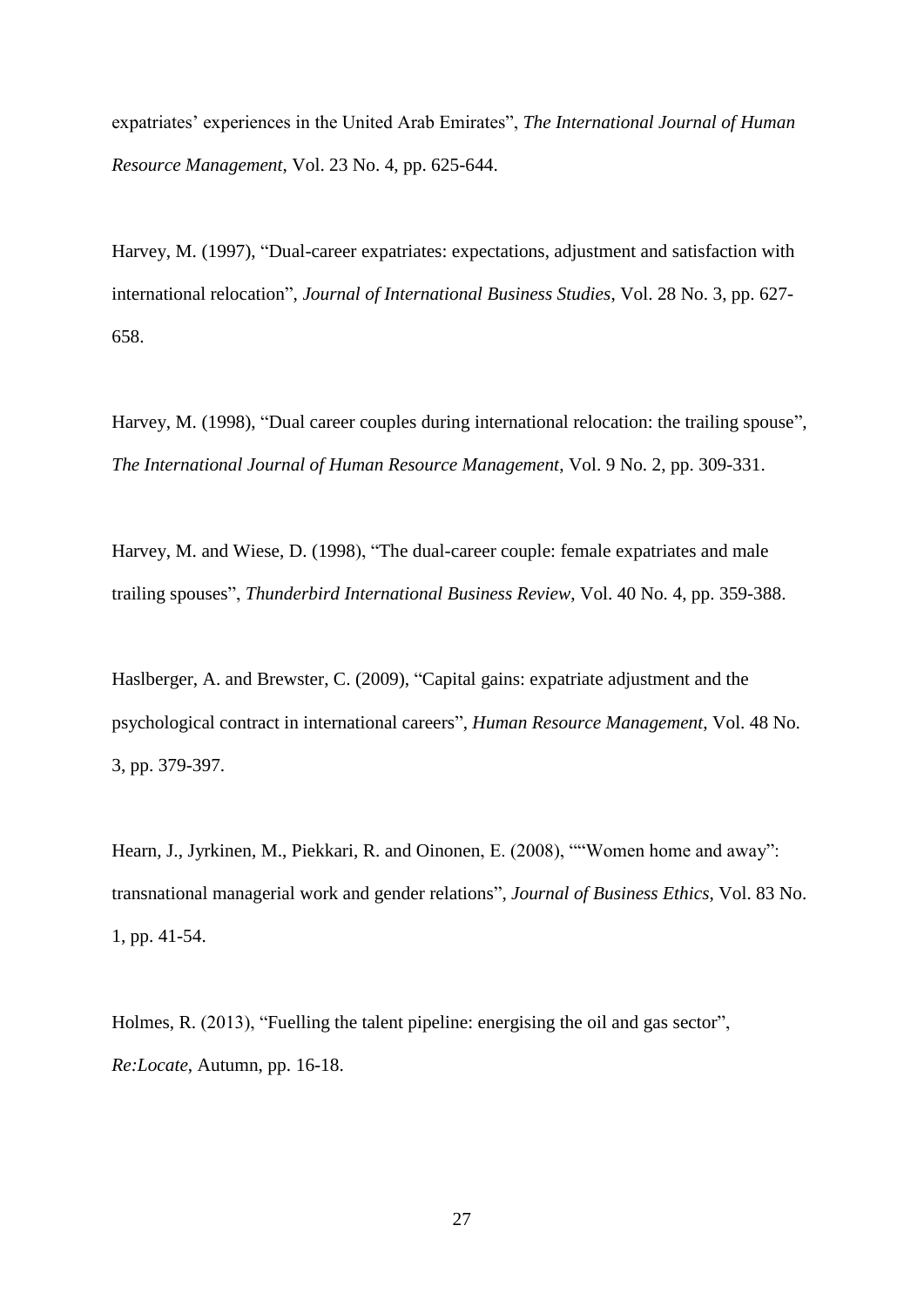Hutchings, K., Metcalfe, B.D. and Cooper, B.K. (2010), "Exploring Arab Middle Eastern women's perceptions of barriers to, and facilitators of, international management opportunities", *The International Journal of Human Resource Management*, Vol. 21 No. 1, pp. 61-83.

Hutchings, K. and Michailova, S. (2014), "Women in international management: reviewing past trends and identifying emerging and future issues", in Hutchings K. and Michailova, S. (Eds.), *Research Handbook on Women in International Management*, Edward Elgar, Cheltenham, pp. 3-17.

Kroeck, K.G. and Von Glinow, M.A. (2015), "Total rewards in the international context", in Harzing, A.-W. and Pinnington, A.H.(Eds.), *International Human Resource Management*, Sage, London, pp. 429-467.

Lauring, J. and Selmer, J. (2009), "Expatriate compound living: an ethnographic field study", *The International Journal of Human Resource Management*, Vol. 20 No. 7, pp. 1451-1467.

Linehan, M. and Scullion, H. (2001), "Challenges for female international managers: evidence from Europe", *Journal of Managerial Psychology*, Vol. 16 No. 3, pp. 215-228.

Linehan, M., Scullion, H. and Walsh, J.S. (2001), "Barriers to women's participation in international management", *European Business Review*, Vol. 13 No. 1, pp. 10-18.

Linehan, M. and Walsh. J.S. (1999), "Senior female international managers: breaking the glass border", *Women in Management Review*, Vol. 14 No. 7, pp. 264-272.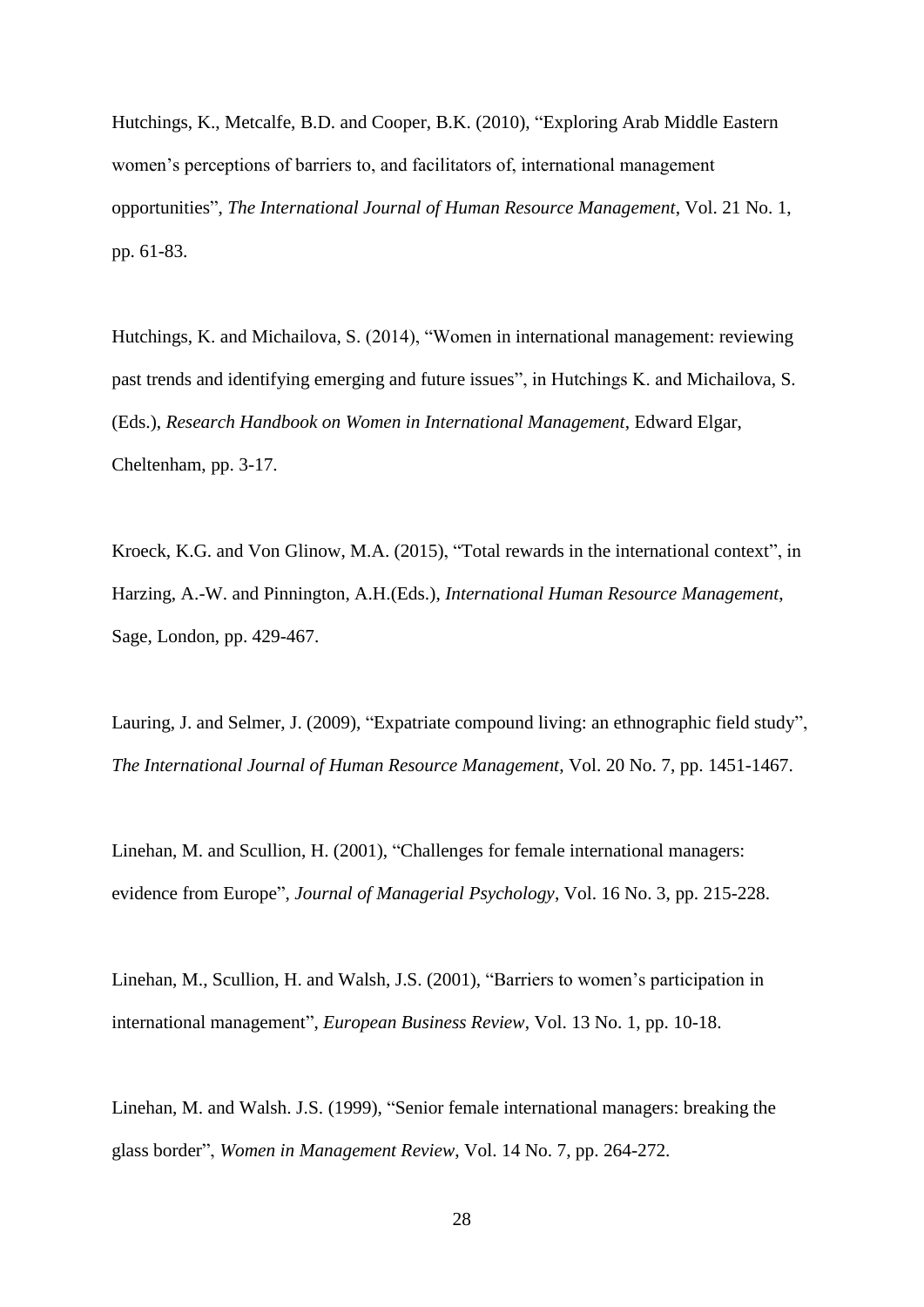Mainiero, L.A. and Sullivan, S.E. (2005), "Kaleidoscope careers: an alternate explanation for the "opt-out" revolution", *Academy of Management Executive*, Vol. 19 No. 1, pp. 106-123.

Mäkelä, L. and Suutari, V. (2011), "Coping with work-family conflicts in the global career context", *Thunderbird International Business Review*, Vol. 53 No. 3, pp. 365-375.

Mäkelä, L., Känsälä, M. and Suutari, V. (2011), "The roles of expatriates' spouses among dual career couples", *Cross Cultural Management: An International Journal*, Vol. 18 No. 2, pp. 185-197.

Markus, U. (2015), *Oil and Gas: The Business and Politics of Energy*, Palgrave, London.

Mayerhofer, H., Hartmann, L.C. and Herbert, A. (2004), "Career management issues for flexpatriate international staff", *Thunderbird International Business Review*, Vol. 46 No. 6, pp. 647-666.

Mayerhofer, H., Müller, B. and Schmidt, A. (2010), "Implications of flexpatriates' lifestyles on HRM practices", *Management Revue*, Vol. 21 No. 2, pp. 155-173.

McDonnell, A., Collings, D.G., Mellahi, K. and Schuler, R. (2017), "Talent management: a systematic review and future prospects", *The International Journal of Human Resource Management*, Vol. 11 No. 1, pp. 86-128.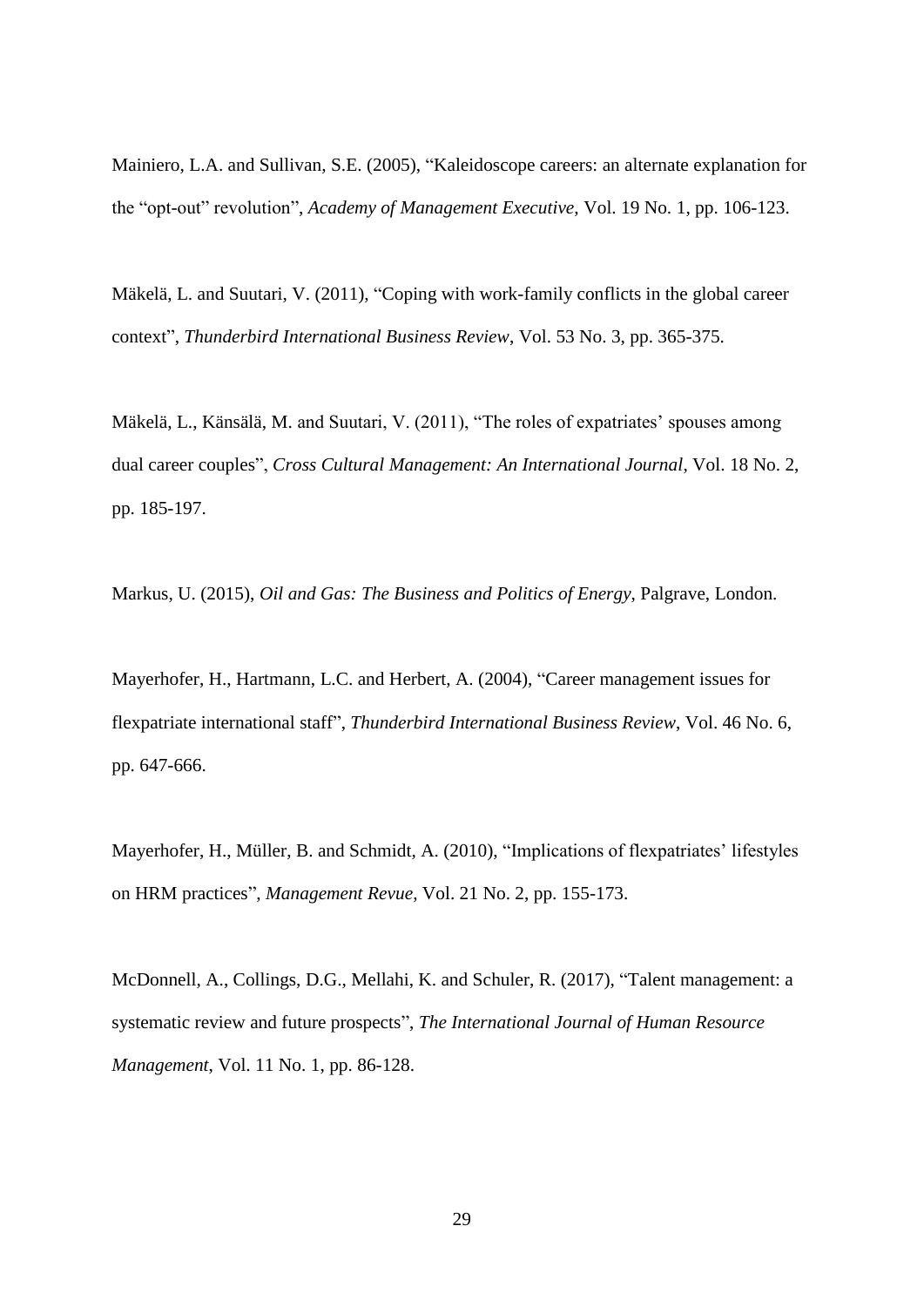McNulty, Y. (2014a), "Women as female breadwinners in non-traditional expatriate families: status reversal marriages, single parents, split families, and lesbian partnerships", in Hutchings K. and Michailova, S. (Eds.), *Research Handbook on Women in International Management*, Edward Elgar, Cheltenham, pp. 332-366.

McNulty, Y. (2014b), "Modern expatriation through the lens of global careers, psychological contracts, and individual return on investment", *Global Business and Organizational Excellence*, Vol. 33 No. 3, pp. 6-22.

Mendenhall, M.E. and Stahl, G.K. (2000), "Expatriate training and development: where do we go from here?", *Human Resource Management*, Vol. 39 No. 2/3, pp. 251-266.

Meyskens, M., Von Glinow, M.A., Werther, W.B. and Clarke, L. (2009), "The paradox of international talent: alternative forms of international assignments", *The International Journal of Human Resource Management*, Vol. 20 No. 6, pp. 1439-1450.

Moore, M.J. (2002), "Same ticket, different trip: supporting dual-career couples on global assignments", *Women in Management Review*, Vol. 17 No. 2, pp. 61-67.

ORC Worldwide (2007), *2006 Worldwide Survey of International Assignment Policies and Practices*, ORC Worldwide, New York, NY.

Orser, B. and Leck, J. (2010), "Gender influences on career success outcomes", *Gender in Management: An International Journal*, Vol. 25 No. 5, pp. 386-407.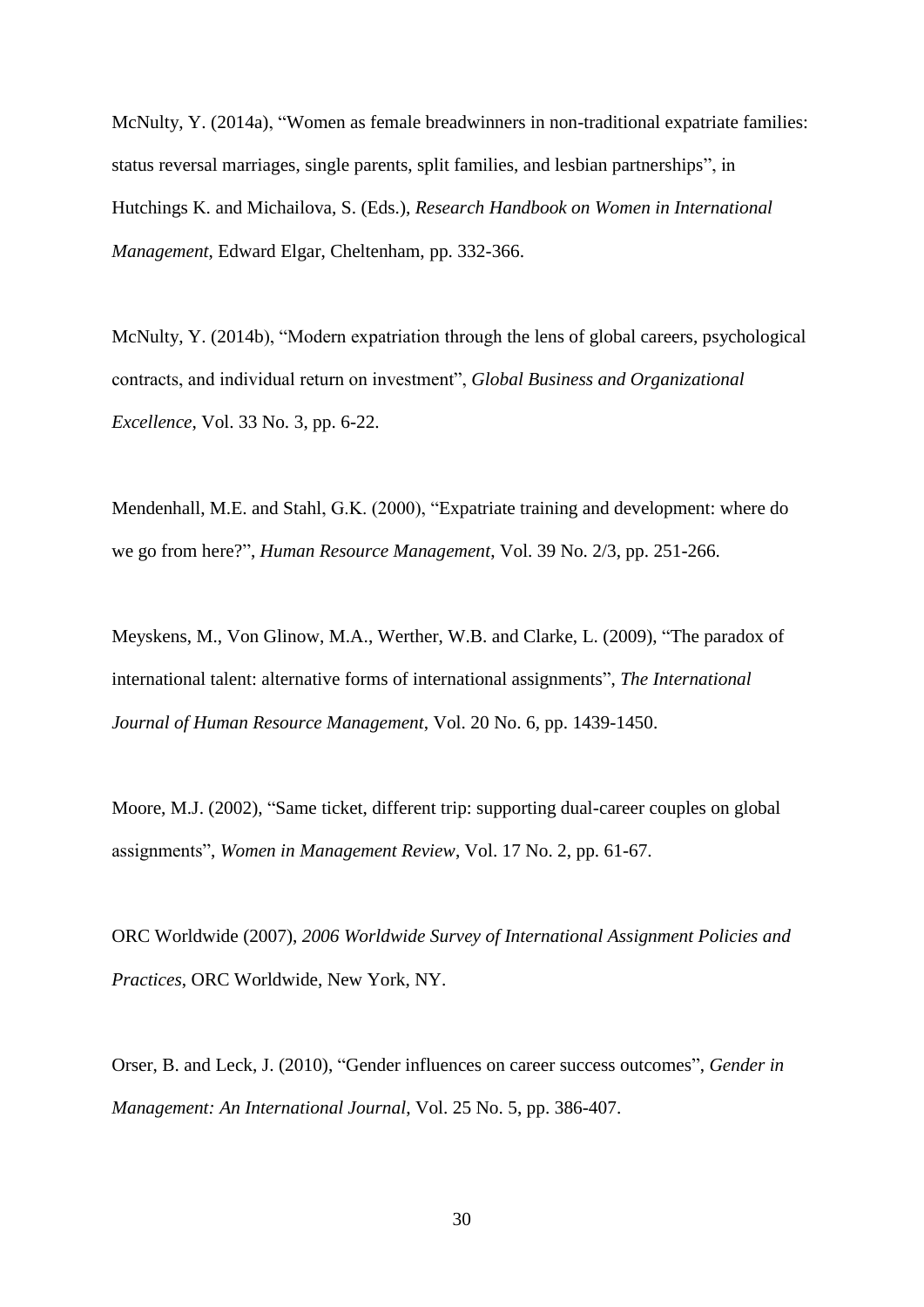Paik, Y. and Vance, C.M. (2002), "Evidence of back-home selection bias against US female expatriates", *Women in Management Review*, Vol. 17 No. 2, pp. 68-79.

Perkins, S. J., White, G., and Jones, S. (2016), *Reward Management: Alternatives, Consequences and Contexts*, CIPD, London.

Permits Foundation (2009), *International Survey of Expatriate Spouses and Partners: Employment, Work Permits and International Mobility*, Permits Foundation, The Hague.

Permits Foundation (2012), *International Mobility and Dual Career Survey of International Employers*, Permits Foundation, The Hague.

Punnett, B.J., Crocker, O. and Stevens, M.A. (1992), "The challenge for women expatriates and spouses: some empirical evidence", *The International Journal of Human Resource Management*, Vol. 3 No. 3, pp. 585-592.

Richardson, J., McKenna, S. and Dickie, C. (2014), ""They always look at you a bit oddly": women developing career capital through international mobility in the mining industry", in Hutchings K. and Michailova, S. (Eds.), *Research Handbook on Women in International Management*, Edward Elgar, Cheltenham, pp. 367-394.

Rosen, S. (1986), "The theory of equalizing differences", in Ashenfelter O. and Layard, R. (Eds.), *Handbook of Labor Economics, Volume 1*, Elsevier Science Publishers B.V., Amsterdam, pp. 641-692.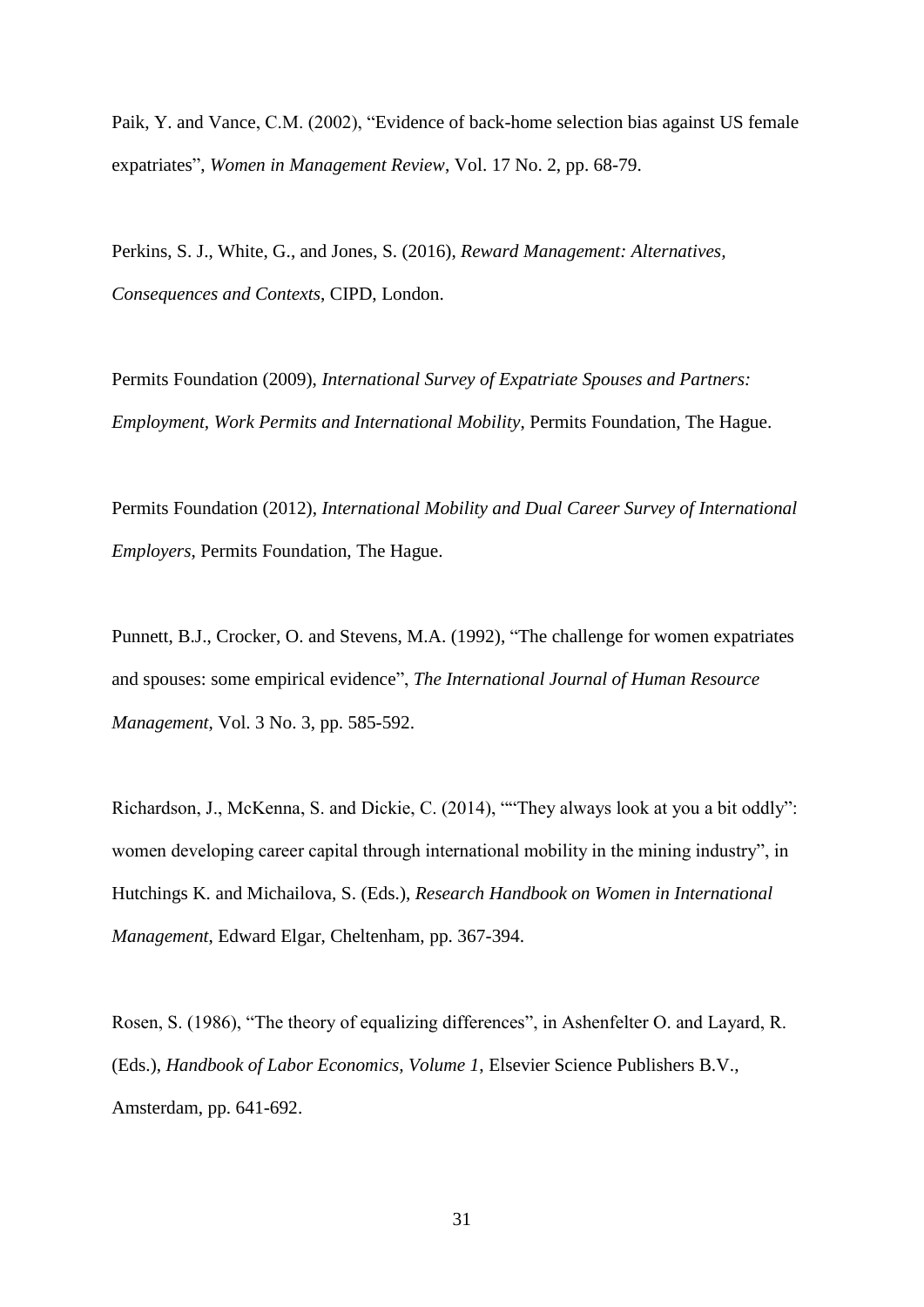Sapsted, D. (2013), "Shale gas: saint or sinner", *Re:Locate*, Autumn, pp. 20-22.

Selmer J. and Leung, A.S.M. (2003a), "Provision and adequacy of corporate support to male expatriate spouses: an exploratory study", *Personnel Review*, Vol. 32 No. 1, pp. 9-21.

Selmer, J. and Leung, A.S.M. (2003b), "Personal characteristics of female vs male business expatriates", *International Journal of Cross Cultural Management*, Vol. 3 No. 2, pp. 195- 212.

Shortland, S. (2009), "Gender diversity in expatriation: evaluating theoretical perspectives", *Gender in Management*, Vol. 24 No. 5, pp. 365-386.

Shortland, S. (2014a), "Role models: expatriate gender diversity pipeline or pipe-dream?" *Career Development International*, Vol. 19 No. 5, pp. 572-594.

Shortland, S. (2014b), "Women expatriates: a research history", in Hutchings K. and Michailova, S. (Eds.), *Research Handbook on Women in International Management*, Edward Elgar, Cheltenham, pp. 18-44.

Shortland, S. (2015a), "The 'expat factor': the influence of working time on women's decisions to undertake international assignments in the oil and gas industry", *The International Journal of Human Resource Management*, Vol 26 No. 11, pp. 1542-1473.

Shortland, S. (2015b), "Extreme expatriation: the effect of location factors and masculine environments on women's international assignment participation in oil and gas exploration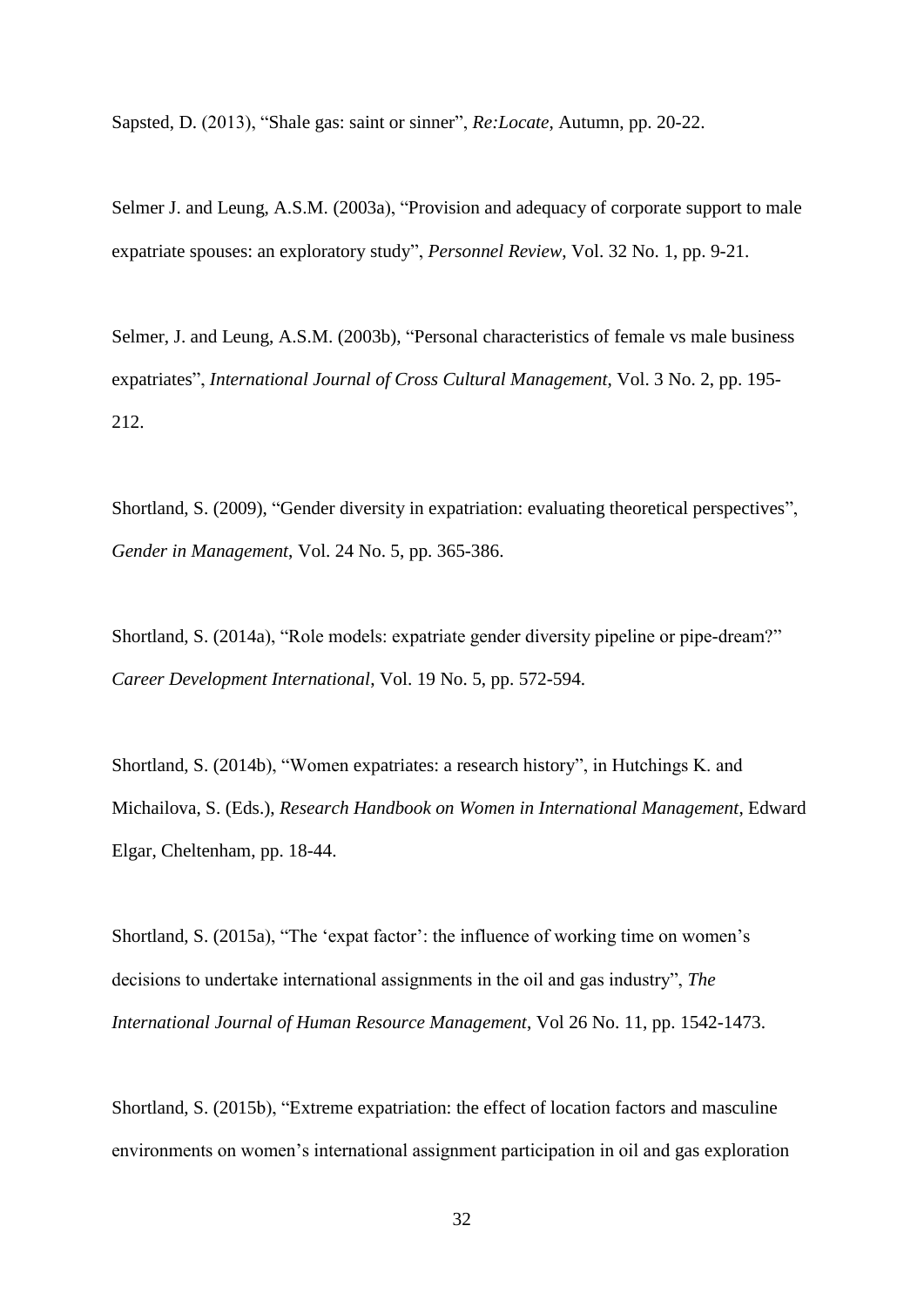and production", in Connerley, C. and Wu, J. (Eds.), *Handbook on Well-Being of Working Women*, Springer, New York, pp. 393-411.

Shortland, S. (2016), "The purpose of expatriation: why women undertake international assignments' *Human Resource* Management, Vol 55 No. 4, pp. 655-678.

Shortland, S. and Altman, Y. (2011), "What do we really know about corporate career women expatriates?", *European Journal of International Management*, Vol. 5 No. 3, pp. 209- 234.

Shortland, S. and Cummins, S. (2007), "Work-life balance: expatriates reflect the international dimension", *Global Business and Organizational Excellence*, Vol. 26 No. 6, pp. 28-42.

Shortland, S. and Perkins, S. J. (2016), "Long-term assignment reward (dis)satisfaction outcomes: hearing women's voices", *Journal of Global Mobility*, Vol 4 No. 2, pp. 225-250.

Silbiger, A. and Pines, A.M. (2014), "Expatriate stress and burnout", *The International Journal of Human Resource Management*, Vol. 25 No. 8, pp. 1170-1183.

Sims, R. H., and Schraeder, M. (2005), "Expatriate compensation: an exploratory review of salient contextual factors and common practices", *Career Development International*, Vol. 10 No. 2, pp. 98-108.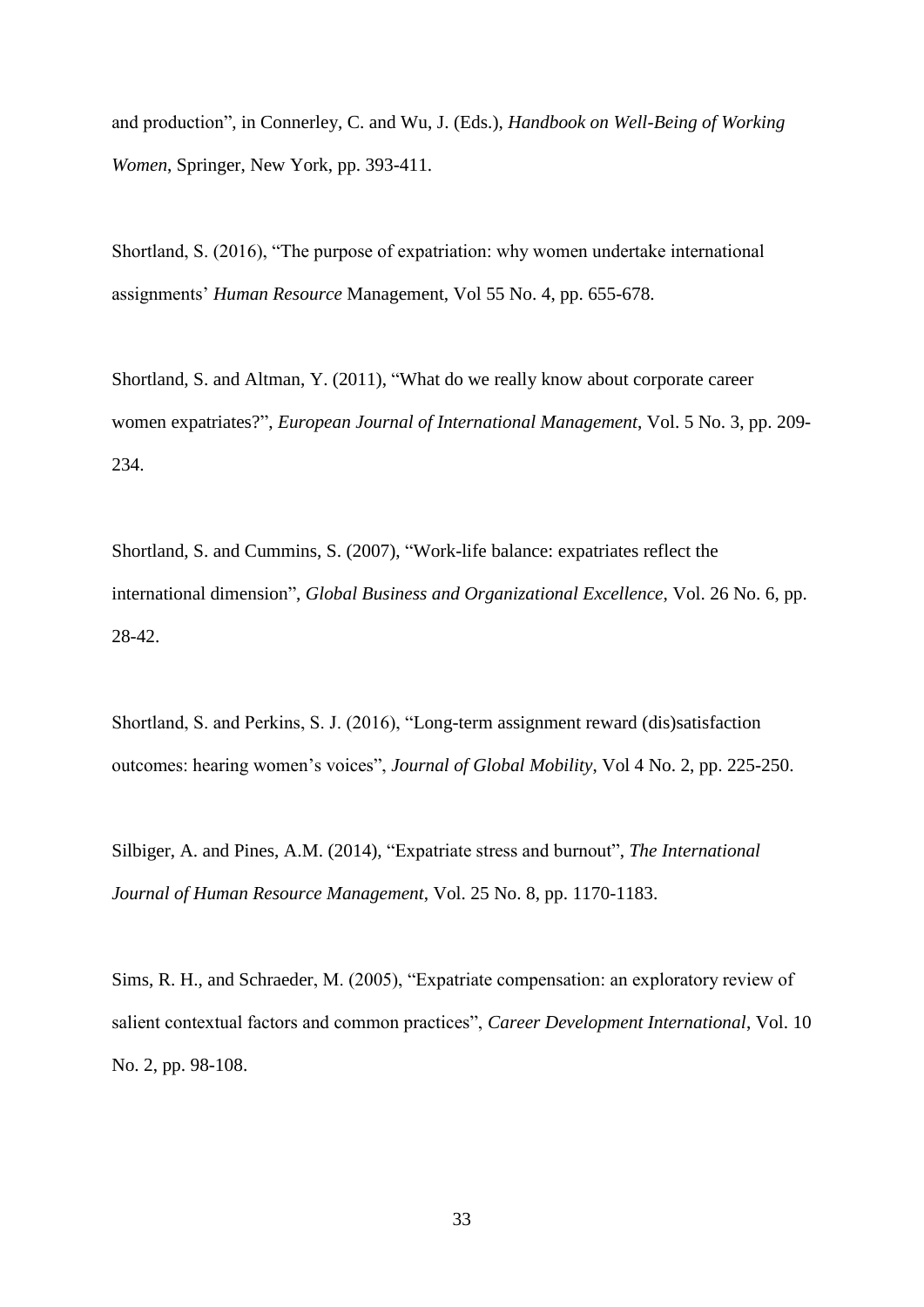Suutari, V., Tornikoski, C. and Mäkelä, L. (2012), "Career decision making of global careerists", *The International Journal of Human Resource Management*, Vol. 23 No. 16, pp. 3455-3478.

Tharenou, P. (2008), "Disruptive decisions to leave home: gender and family differences in expatriation choices", *Organizational Behavior and Human Decision Processes*, Vol. 105 No. 2, pp. 183-200.

Tharenou, P. (2009), "Self-initiated international careers: gender differences and career outcomes", in Baugh, S. G. and Sullivan, S. E. (Eds.), *Maintaining Focus, Energy, and Options Over the Career,* IAP-Information Age Publishing, Charlotte, NC, pp. 197-226.

Tharenou, P. (2010), "Women's self-initiated expatriation as a career option and its ethical issues", *Journal of Business Ethics*, Vol. 95 No. 1, pp. 73-88.

Tharenou, P. (2014), "Self-initiated expatriation by women: does it help to overcome the glass ceiling?", in Hutchings K. and Michailova, S. (Eds.), *Research Handbook on Women in International Management*, Edward Elgar, Cheltenham, pp. 304-331.

Tung, R.L. (2004), "Female expatriates: the model global manager?", *Organizational Dynamics*, Vol. 33 No. 3, pp. 243-253.

Tzeng, R. (2006), "Gender issues and family concerns for women with international careers: female expatriates in Western multinational corporations in Taiwan", *Women in Management Review*, Vol. 21 No. 5, pp. 376-392.